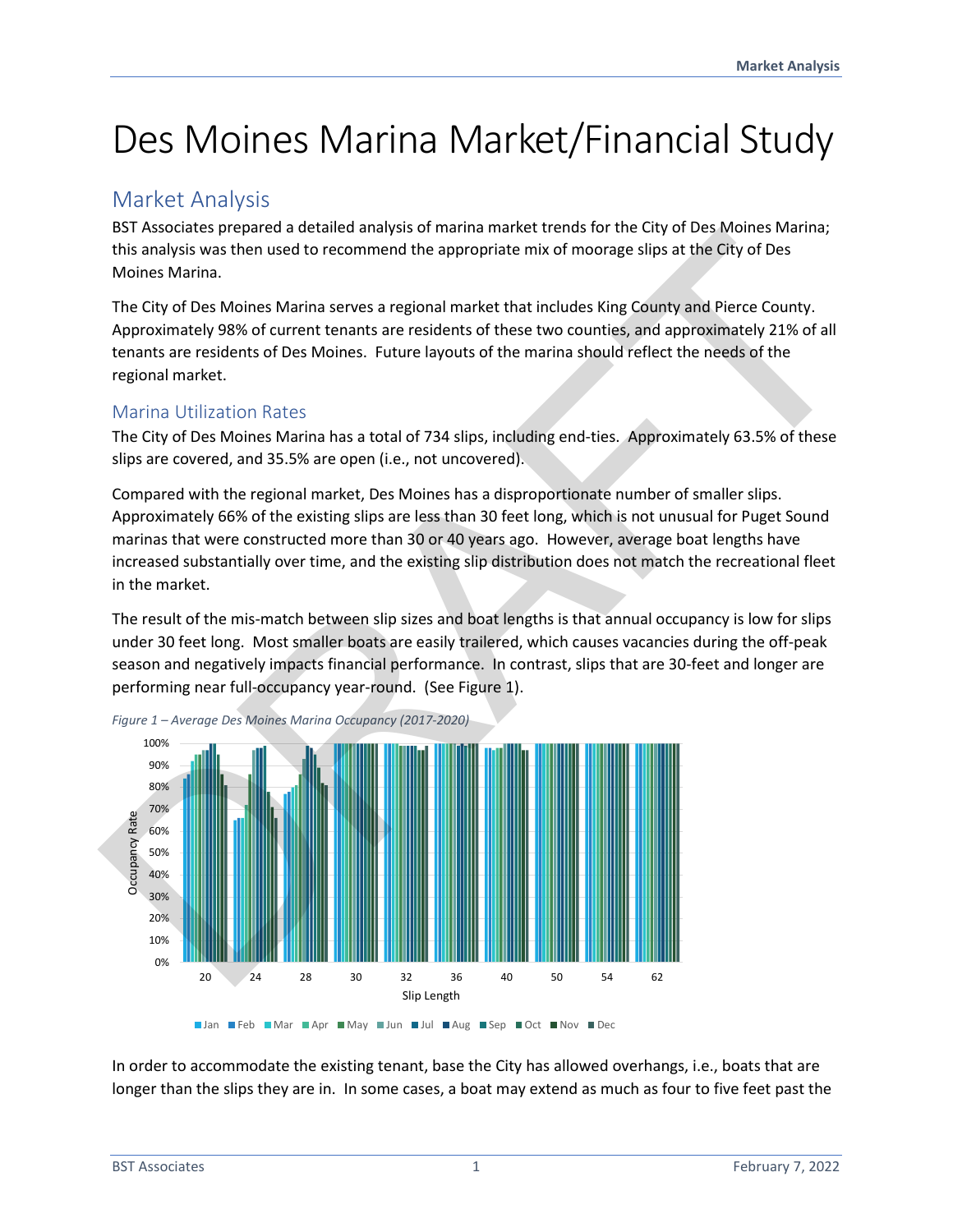end of the slip. However, the farther boats extend past the ends of slips the more they constrict the width of the fairways used to egress/ingress slips. After the marina is reconfigured with longer slips, it is recommended that overhangs be eliminated.

#### Boating Market Trends and Projections

Boat ownership trends and forecasts are described in this section.

#### *Washington State*

New boat sales in Washington have been volatile over the past 18 years, as consumers have responded to economic conditions. New boat sales peaked in the period from 2004 to 2007 at approximately 517 new boats per year. The recession that began in 2008 caused a steep decline in sales that didn't bottom out until 2011, and annual sales averaged 144 new boats from 2010 to 2013. Sales have increased relatively steadily since 2013, and averaged 371 new boats per year 2017 to 2020.<sup>1</sup> (See Figure 2)



*Figure 2 – Washington State New Boat Sales Trends by Length (26+ feet)* 

Source: Northwest Marine Trade Association/SeaGrant using Dept of Licensing data

According to a recent analysis, Covid 19 actually helped to boost boat sales:

- "Originally having busy, packed schedules, boaters and non-boaters didn't have the time to fit these activities in, spending the little flexible time on other priorities.
- However, the spread of the coronavirus led to flexible schedules, reduced working hours and the elimination of typical activities, offering up free time with few things to do.
- Looking ahead, it will be critical to maintain appeal and remain top of mind to ensure fishing and boating stays in the consideration set of 'things to do.<sup>'2</sup>

Boats that were purchased new between 2003 and 2020 account for approximately 20% to 40% of the registered fleet in 2020, depending on the length range. As shown in Figure 6, the number of registered

<sup>&</sup>lt;sup>1</sup> This section focuses on boats that are 26 feet and longer because they represent the majority of boats requiring wet moorage.

<sup>&</sup>lt;sup>2</sup> Casting a wide net: Identifying New Anglers & Boaters and Determining Tactics for Retention, TAKEMEFISHING/IPSOS Nov 2020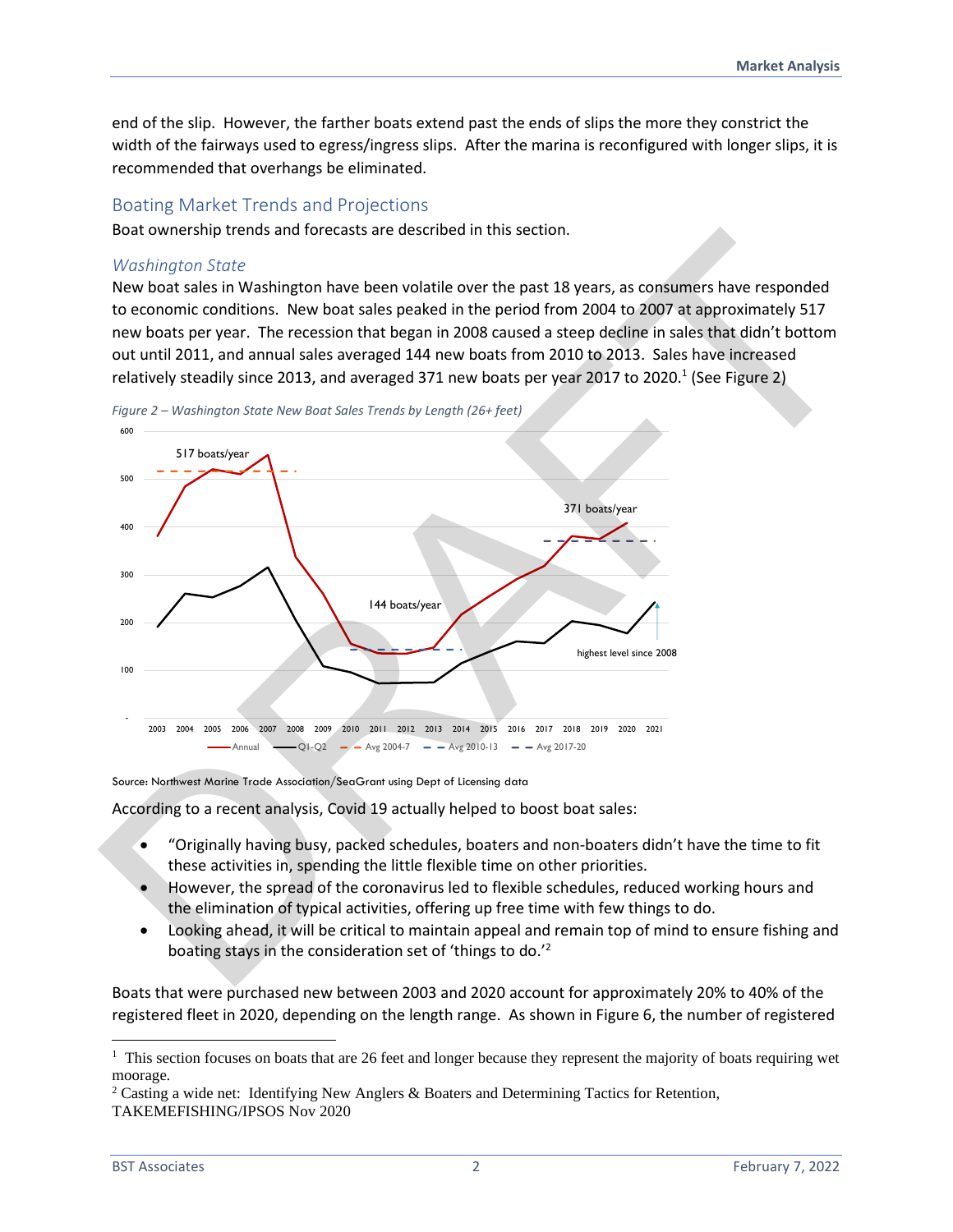boats 26 feet and longer in Washington has remained fairly consistent at 23,000 to 25,000 units from 2000 to 2020. Per capita sales of boats 26 feet and over has decreased significantly during this period. Boats per 1,000 persons, decreased from 4.0 in 2000 to 3.2 in 2020. However, the drop in per capita sales was offset by growth in population.<sup>3</sup> (See Figure 3).



*Figure 3 – Washington State Registered Boats (26+feet) per 1,000 Residents* 

Smaller boats (26 to 40 feet), represent a large share of the recreational fleet, but exhibited little growth in annual registrations during the past 20 years. Longer boats (over 40 feet) showed significant growth. As shown in Figure 4, growth trends in statewide boat registrations from 2000 to 2020 were as follows:

- 26- to 30-foot boats remained stable with little growth (-0.1% per year),
- 31- to 40-foot boats remained stable with little growth (0.0% per year),
- 41- to 50-foot boat registrations increased 0.9% per year, and
- Registrations for boats over 50 feet increased 2.8% per year.

Source: BST Associates using data from Washington State Department of Licensing and the Office of Financial Management

<sup>&</sup>lt;sup>3</sup> The Department of Licensing uses hull length to measure vessel length. Marinas use length overall (LOA), which includes swim steps, bow pulpits, dinghies, motors and other devices protruding from the hull. BST evaluated Des Moines tenants hull length versus LOA and found that, on average, LOA was 10% longer than hull length.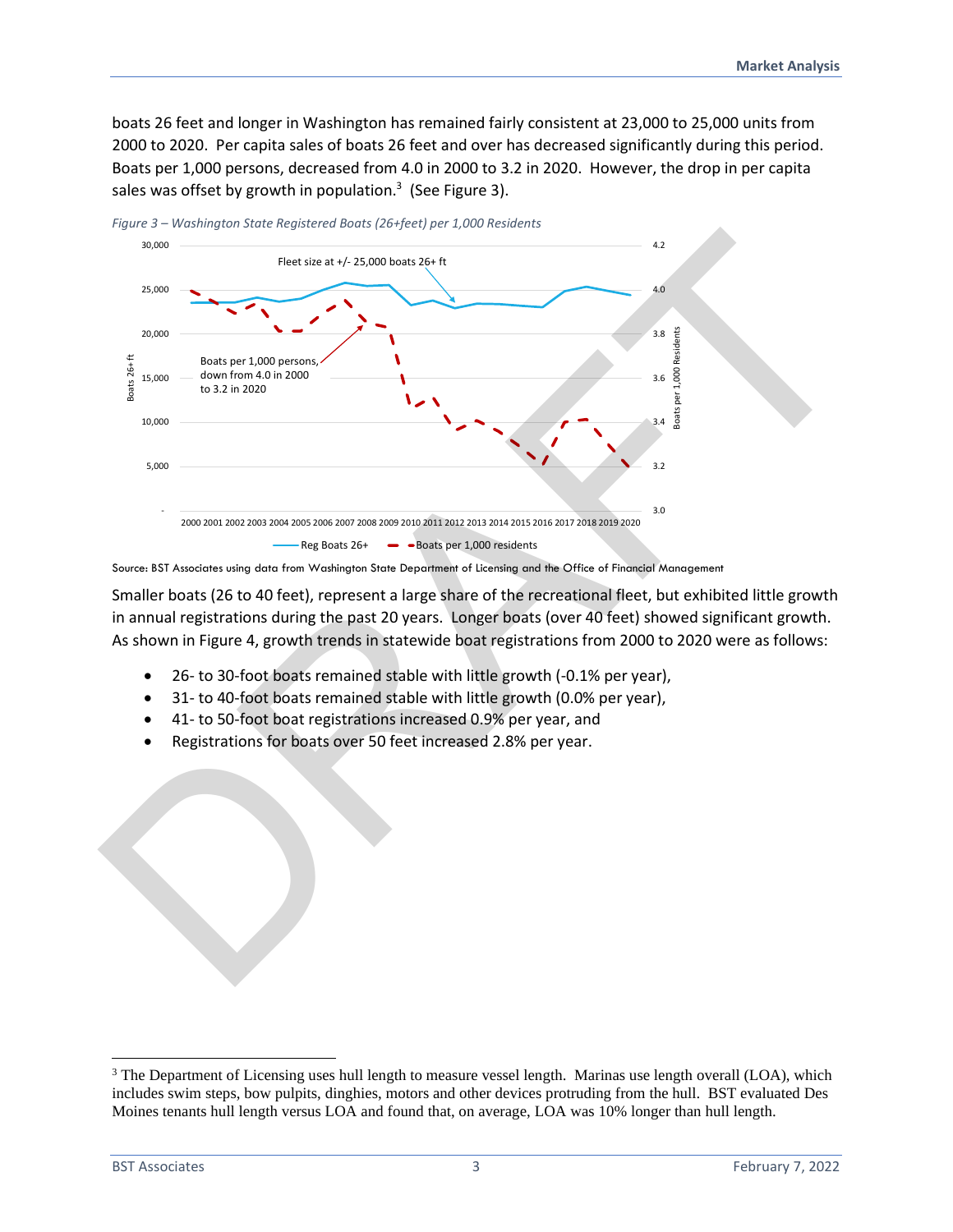

*Figure 4 – Washington State Registered Boats – Growth by Length Range* 



#### *Pierce-King County Region*

Pierce-King County trends lagged behind those in Washington State, and as a result, the Pierce-King County region lost market share:

- Number of 26 to 30 foot boats declined slightly (-0.9% per year), and market share of Washington State declined by 6.1%
- Number of 31 to 40 foot boats also declined slightly (-0.7% per year), , and market share of Washington State declined by 6.8%
- 41 to 50 foot boat registrations increased 0.2% per year, and market share of Washington State declined by 7.7%
- Registrations for boats over 50 feet increased 2.6% per year, and market share of Washington State declined by 1.4%

The forecast for Pierce-King County in 2043 ranges from:

- Low forecast 7,500 boats, representing a decrease from 2020 of 938 boats,
- Reference forecast 8,600 boats, representing an increase of 120 boats,
- High forecast 9,700 boats, representing an increase of 1,200 boats.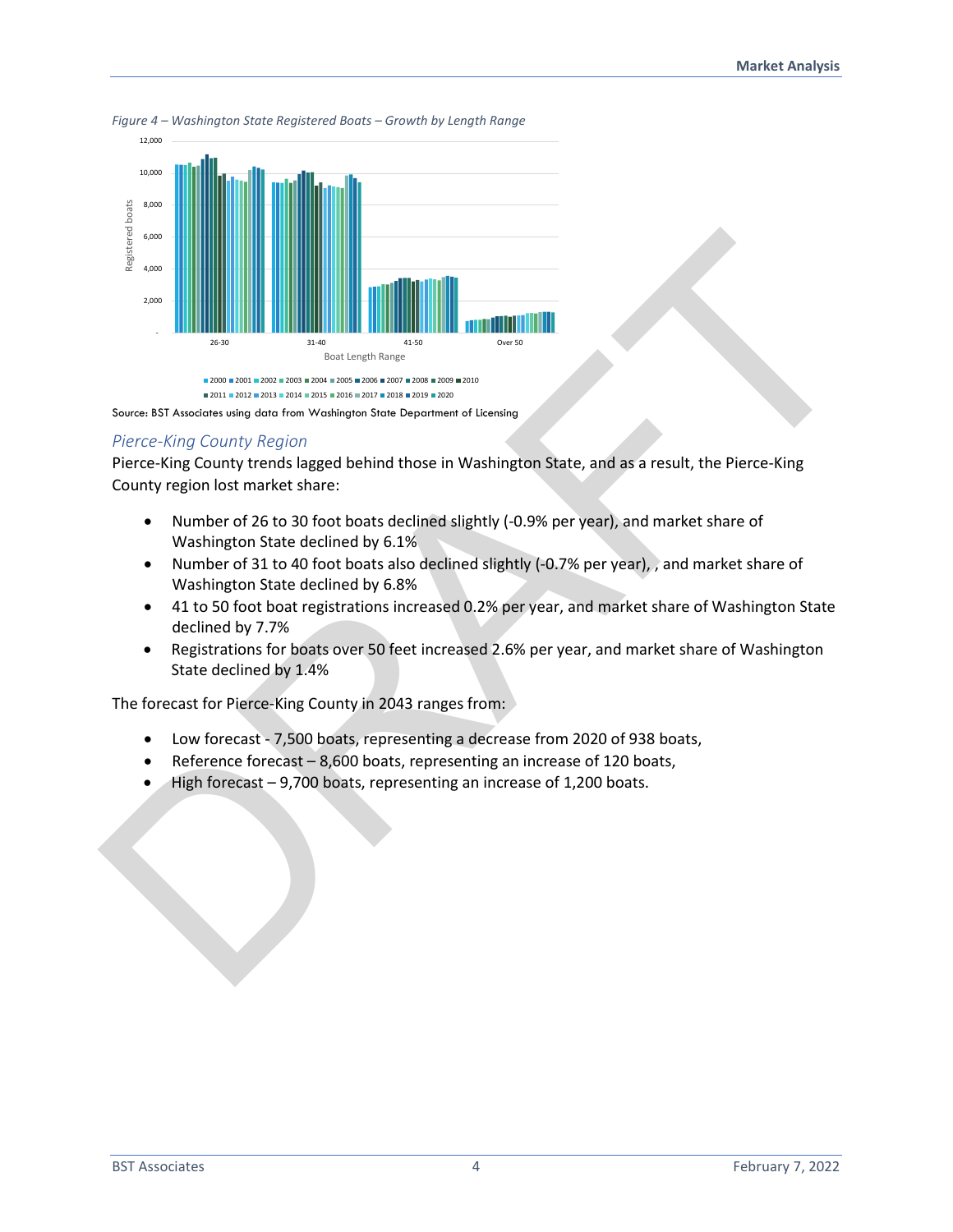

*Figure 5 – Pierce-King County Registered Boat Forecast (26+ feet)* 

Source: BST Associates using data from Washington State Department of Licensing and the Office of Financial Management

Two additional factors which will likely impact future boat ownership, are 1) aging out and 2) changing patterns of ownership.

- Age Boaters have begun aging out and are not being replaced. Continued loss is expected if this trend continues, or core boaters (baby boomers) may become a larger share of the market. Participation by Millennials and GenZ is relatively low.
- Boat Ownership The average boater uses the boat around 15 days per year, making it a perfect candidate for shared ownership. This market has been growing, including in such services as boat rentals, charters, boat clubs, and fractional ownership. This trend could attract more non-boaters to boating, but shared ownership could also reduce the demand for marina slips.

## Comparisons with Leading Puget Sound Marinas

The slip characteristics at the Des Moines Marina were compared with four of the largest public marinas on Puget Sound, including Shilshole Bay Marina, Elliott Bay Marina, Port of Everett Marina, and Port of Edmonds Marina.

## • Shilshole Bay Marina

- o The Port of Seattle's Shilshole Bay Marina has around 1,400 open moorage slips. The marina was rebuilt in 2009. The reconfiguration resulted in a reduction in the number of 30-foot, 40-foot and 60-foot slips, with additions of slips between 30 and 40 feet (34 and 38-foot slips), between 40 and 50 feet (42 and 46-foot slips), and slips over 60 feet.
- o The reconfiguration gave port staff the ability to shift a boat from a shorter slip to the next longer size to curtail overhangs.
- o The marina has strong occupancy in all lengths and a growing waitlist.
- Elliott Bay Marina.
	- o Elliott Bay Marina, which was built in 1989, has around 1,200 open moorage slips. The slip mix focuses on 30 to 39-foot (35% of slips) and 40 to 49-foot slips (47% of slips) with a significant base of 50+ foot slips (17%).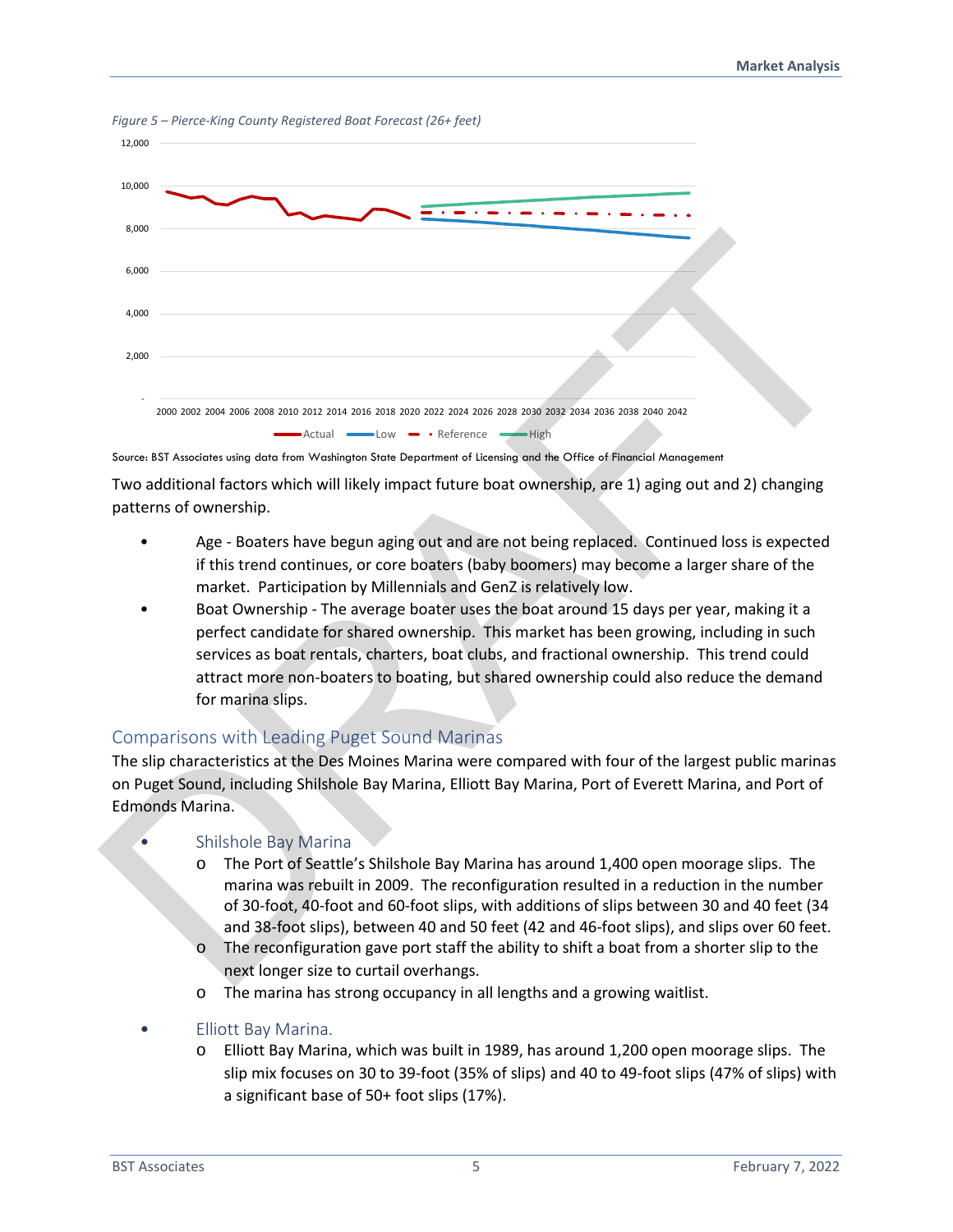- o Elliott Bay occupancy remains full year around.
- Port of Everett Marina
	- o The Port of Everett Marina has around 1,800 moorage slips. The older portion of the marina (Central and South sections) have approximately 1,300 open slips and 338 covered slips, which mainly consist of 20-29 foot and 30-39-foot slips. See Figure 5.
	- o The newer portion of the marina (North), which was completed in 2005, has 170 slips that range from 40-feet to 70-feet, as well as some longer end-ties.
	- $\circ$  Occupancy at the marina has improved during the past 5 years. Longer slips are nearly always full while some of the shorter slips are vacant during the off-peak months.
- Port of Edmonds Marina
	- o The Port of Edmonds Marina is very similar to the Des Moines Marina, with 303 open slips and 363 covered slips. Most of the slips are 20-29 feet and 30-39 feet but there a larger share of longer slips than at Des Moines. The marina was damaged by a storm and rebuilt in 1988/89.
	- o Occupancy patterns are similar to Everett, with smaller slips (under 30 feet) experiencing seasonal vacancies and longer slips (30 feet and up) generally full all year around.



*Figure 6 – Comparison of Slip Distribution with other Central Puget Sound Marinas* 

There have been very few new marinas in Puget Sound built during the past 20 to 30 years. Most of the additional moorage capacity in Puget Sound has come from:

- Dry stack storage (i.e., Foss Landing, Twin Bridges, Bayside et al.) serving boats from 20 feet up to 36 or so feet long. The average boat length at these facilities is approximately 29 feet (LOA).
- Large slip marinas serving boats over 60 feet (Ward Cove and Salmon Bay Marine Center, among others).

Some reconfigurations have also occurred at other Puget Sound marinas but the supply has not changed significantly. Shilshole Bay Marina and Elliott Bay marinas represent successful models for the proposed reconfiguration at Des Moines Marina.

Source: City of Des Moines, public/private marinas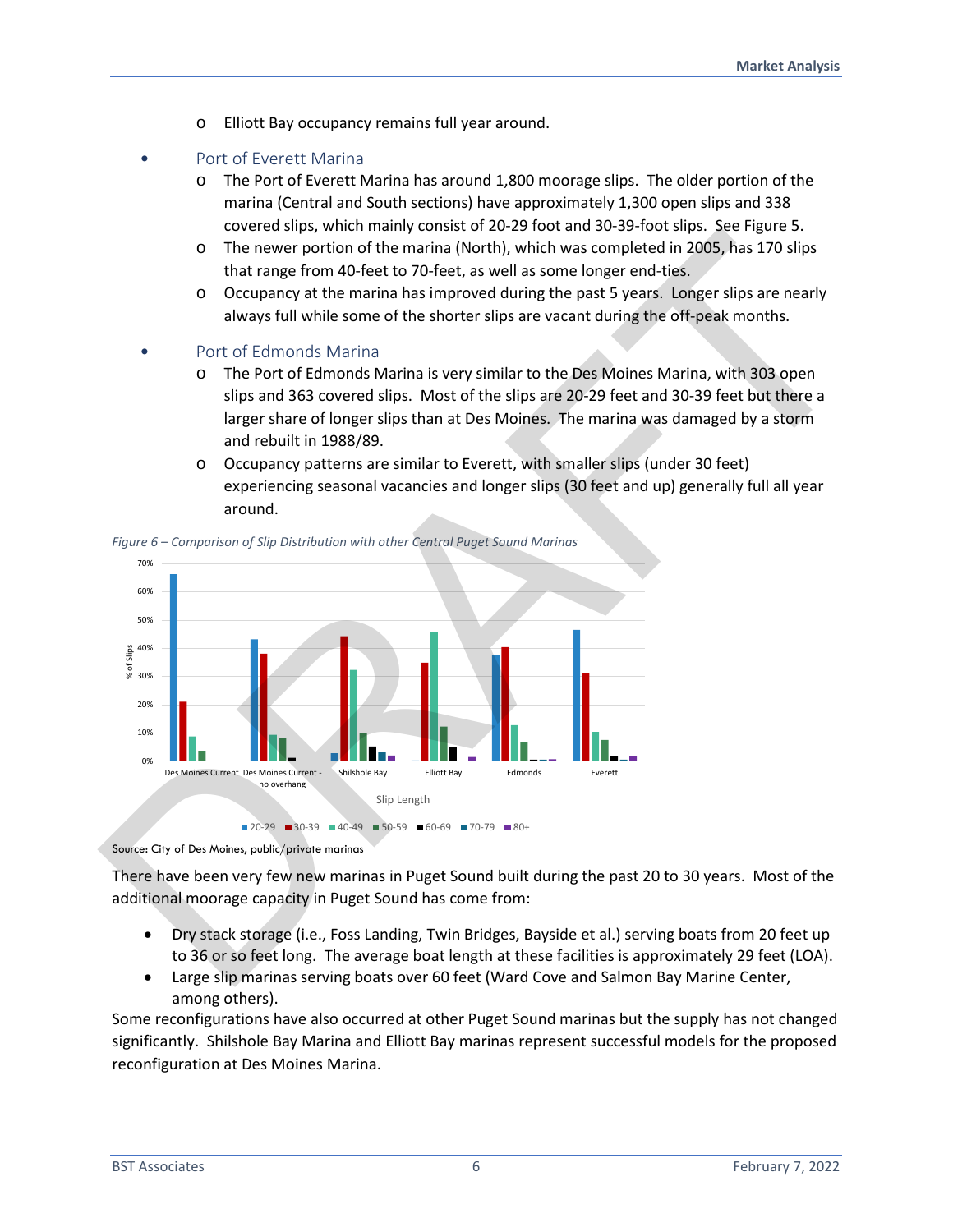## Determine the optimal slip mix for the future

The optimal slip mix takes into consideration existing structures that affect the length of new slips as well as the market conditions. At this stage of the analysis, the focus is on total number of slips, which combines open and covered moorage. The viability of covered versus open slips is evaluated in the financial analysis.

#### Existing Factors affecting Layouts

#### Determining Optimal Slip Layouts

- Recreational boat fleet in Pierce and King counties (i.e., relative size in 2020 and projected growth from 2020 to 2040).
- Des Moines Marina existing tenant base in 2021 (i.e., required slip sizes based on the existing fleet without overhang).
- Slip mix in the other large salt-water marinas in King County (i.e., Shilshole Bay Marina, and Elliott Bay Marina).

- 30-39 foot slips optimal slip lengths are 30-, 36-, 32- and 38-foot,
- 40-49 foot slips optimal slip lengths are 40-, 42-, and 48-foot, and,
- 50-59 foot slips optimal slip lengths are 52-, 53-, 50- and 51-foot.

| <b>Existing Factors affecting Layouts</b><br>constructed).                 |                                                  |                        |                                   |                                                                                                                                                                                                                             |                                                  |                           |                                        | The existing layout of the marina and phasing requirements constrain the slip distribution of the<br>proposed layouts. Phase 1 is designed to mitigate impacts to slips/activities that are located north and<br>south of the Phase 1 area (transient moorage, K Dock, and TraveLift pier, among other items). In<br>addition, it is assumed that two other structures are in place prior to development of Phase 2 (the<br>seawall adjacent to slips K through A needs to be replaced and the dry stack storage facility is                                                                                                 |
|----------------------------------------------------------------------------|--------------------------------------------------|------------------------|-----------------------------------|-----------------------------------------------------------------------------------------------------------------------------------------------------------------------------------------------------------------------------|--------------------------------------------------|---------------------------|----------------------------------------|------------------------------------------------------------------------------------------------------------------------------------------------------------------------------------------------------------------------------------------------------------------------------------------------------------------------------------------------------------------------------------------------------------------------------------------------------------------------------------------------------------------------------------------------------------------------------------------------------------------------------|
| Determining Optimal Slip Layouts                                           |                                                  |                        |                                   |                                                                                                                                                                                                                             |                                                  |                           |                                        | The recommended slip mix for the reconfigured marina was determined based on several factors:                                                                                                                                                                                                                                                                                                                                                                                                                                                                                                                                |
| $\bullet$<br>$\bullet$<br>$\bullet$<br>$\bullet$<br>$\bullet$<br>$\bullet$ | fleet without overhang).<br>Elliott Bay Marina). |                        | growth from 2020 to 2040).        | 30-39 foot slips - optimal slip lengths are 30-, 36-, 32- and 38-foot,<br>40-49 foot slips - optimal slip lengths are 40-, 42-, and 48-foot, and,<br>50-59 foot slips - optimal slip lengths are 52-, 53-, 50- and 51-foot. |                                                  |                           |                                        | Recreational boat fleet in Pierce and King counties (i.e., relative size in 2020 and projected<br>Des Moines Marina existing tenant base in 2021 (i.e., required slip sizes based on the existing<br>Slip mix in the other large salt-water marinas in King County (i.e., Shilshole Bay Marina, and<br>These factors were ranked for each slip length from 30-feet to 59-feet, as shown in Tables 3 to 5 on a<br>scale of 1 to 10 (where 1 is the highest and 10 is the lowest). This process indicates the optimal slips by<br>length range with a slip choice ranging from 1 to 3 in the righthand column (shaded orange): |
|                                                                            |                                                  |                        |                                   | Table 1 - Optimal Slip Lengths for 30-foot to 39-foot range                                                                                                                                                                 |                                                  |                           |                                        |                                                                                                                                                                                                                                                                                                                                                                                                                                                                                                                                                                                                                              |
| 30-39 foot<br>slips                                                        | 2040<br># Boats                                  | <b>CAGR</b><br>2020-40 | <b>Existing</b><br><b>Tenants</b> | <b>Shilshole Bay</b>                                                                                                                                                                                                        | <b>Puget Sound Leaders</b><br><b>Elliott Bay</b> | <b>Average</b><br>Ranking | <b>Slip Choice</b><br>Recom-<br>dation |                                                                                                                                                                                                                                                                                                                                                                                                                                                                                                                                                                                                                              |
| 30                                                                         | $\mathbf{1}$                                     | 5 <sup>1</sup>         | $\overline{2}$                    | $\mathbf{1}$                                                                                                                                                                                                                | 10                                               | 3.8                       | $\mathbf{1}$                           |                                                                                                                                                                                                                                                                                                                                                                                                                                                                                                                                                                                                                              |
| 31                                                                         | $\overline{2}$                                   | $\overline{7}$         | $\mathbf 1$                       | 10                                                                                                                                                                                                                          | 10                                               | 6.0                       | 5                                      |                                                                                                                                                                                                                                                                                                                                                                                                                                                                                                                                                                                                                              |
| 32                                                                         | 5                                                | 3                      | 8                                 | 10                                                                                                                                                                                                                          | $\overline{2}$                                   | 5.6                       | 3                                      |                                                                                                                                                                                                                                                                                                                                                                                                                                                                                                                                                                                                                              |
| 33                                                                         | 3                                                | $\mathsf{g}$           | 4                                 | 10                                                                                                                                                                                                                          | 10                                               | 7.2                       | $\overline{7}$                         |                                                                                                                                                                                                                                                                                                                                                                                                                                                                                                                                                                                                                              |
| 34                                                                         | 10                                               | 10                     | 6                                 | $\overline{4}$                                                                                                                                                                                                              | 10                                               | 8.0                       | 10                                     |                                                                                                                                                                                                                                                                                                                                                                                                                                                                                                                                                                                                                              |
| 35<br>36                                                                   | 9<br>$\sqrt{4}$                                  | $\overline{2}$<br>8    | 5<br>9                            | 10<br>$\overline{2}$                                                                                                                                                                                                        | 10<br>$\mathbf{1}$                               | 7.2<br>4.8                | 7<br>$\overline{2}$                    |                                                                                                                                                                                                                                                                                                                                                                                                                                                                                                                                                                                                                              |
| 37                                                                         | $6\overline{6}$                                  | $\mathbf{1}$           | 3                                 | 10                                                                                                                                                                                                                          | 10                                               | 6.0                       | 5                                      |                                                                                                                                                                                                                                                                                                                                                                                                                                                                                                                                                                                                                              |
| 38                                                                         | $\overline{7}$                                   | 6                      | 9                                 | 3                                                                                                                                                                                                                           | 3                                                | 5.6                       | 3                                      |                                                                                                                                                                                                                                                                                                                                                                                                                                                                                                                                                                                                                              |
| 39                                                                         | 8                                                | 4                      | $\overline{7}$                    | 10                                                                                                                                                                                                                          | 10                                               | 7.8                       | 9                                      |                                                                                                                                                                                                                                                                                                                                                                                                                                                                                                                                                                                                                              |

|  |  |  |  | Table 1 – Optimal Slip Lengths for 30-foot to 39-foot range |
|--|--|--|--|-------------------------------------------------------------|
|--|--|--|--|-------------------------------------------------------------|

CAGR means compound annual growth rate

Source: BST Associates using data from City of Des Moines, Washington State Department of Licensing and other sources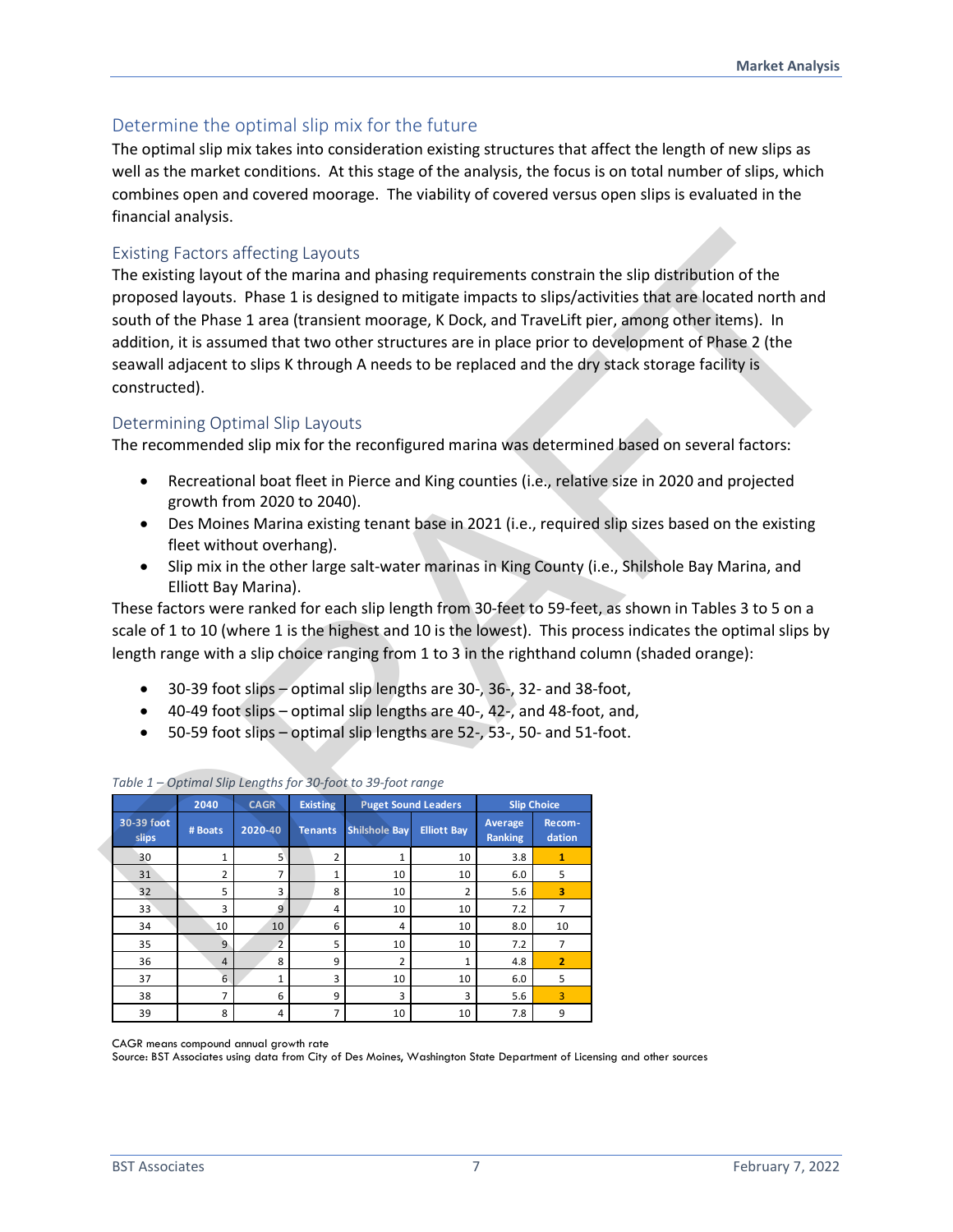#### *Table 2 – Optimal Slip Lengths for 40-foot to 49-foot*

|                            | 2040    | <b>CAGR</b>    | <b>Existing</b> | <b>Puget Sound Leaders</b> |                    |                           | <b>Slip Choice</b> |
|----------------------------|---------|----------------|-----------------|----------------------------|--------------------|---------------------------|--------------------|
| 40-49 foot<br><b>slips</b> | # Boats | 2020-40        | <b>Tenants</b>  | <b>Shilshole Bay</b>       | <b>Elliott Bay</b> | Average<br><b>Ranking</b> | Recom-<br>dation   |
| 40                         | 2       | 9              | $\overline{2}$  | 1                          | 1                  | 3.0                       | 1                  |
| 41                         | 3       | 4              | $\mathbf{1}$    | 10                         | 10                 | 5.6                       | 6                  |
| 42                         | 5       | 8              | 3               | $\overline{2}$             | 4                  | 4.4                       | $\overline{2}$     |
| 43                         | 6       | $\overline{2}$ | 3               | 10                         | 5                  | 5.2                       | 4                  |
| 44                         | 1       | 6              | 6               | 10                         | 10                 | 6.6                       | 8                  |
| 45                         | 10      | 10             | 5               | 10                         | 10                 | 9.0                       | 10                 |
| 46                         | 8       | 3              | 10              | 3                          | 2                  | 5.2                       | 4                  |
| 47                         | 4       | 7              | 8               | 10                         | 3                  | 6.4                       | 7                  |
| 48                         | 7       | $\mathbf{1}$   | 6               | 4                          | 5                  | 4.6                       | 3                  |
| 49                         | 9       | 5              | 8               | 10                         | 5                  | 7.4                       | 9                  |

#### Comparison with Existing and Proposed Layouts

Table 6 shows the detailed slip mix and associated lineal feet comparing the layouts by BST Associates and Moffatt Nichol with the existing slip mix and the Waggoner layout.

When marinas are reconfigured, the resulting layouts typically reduce the number of slips and linear feet, when compared with the existing layout. Since there is a reduction in the number of slips, the reduction of slips is greater than the reduction of linear feet. This is the case at Des Moines: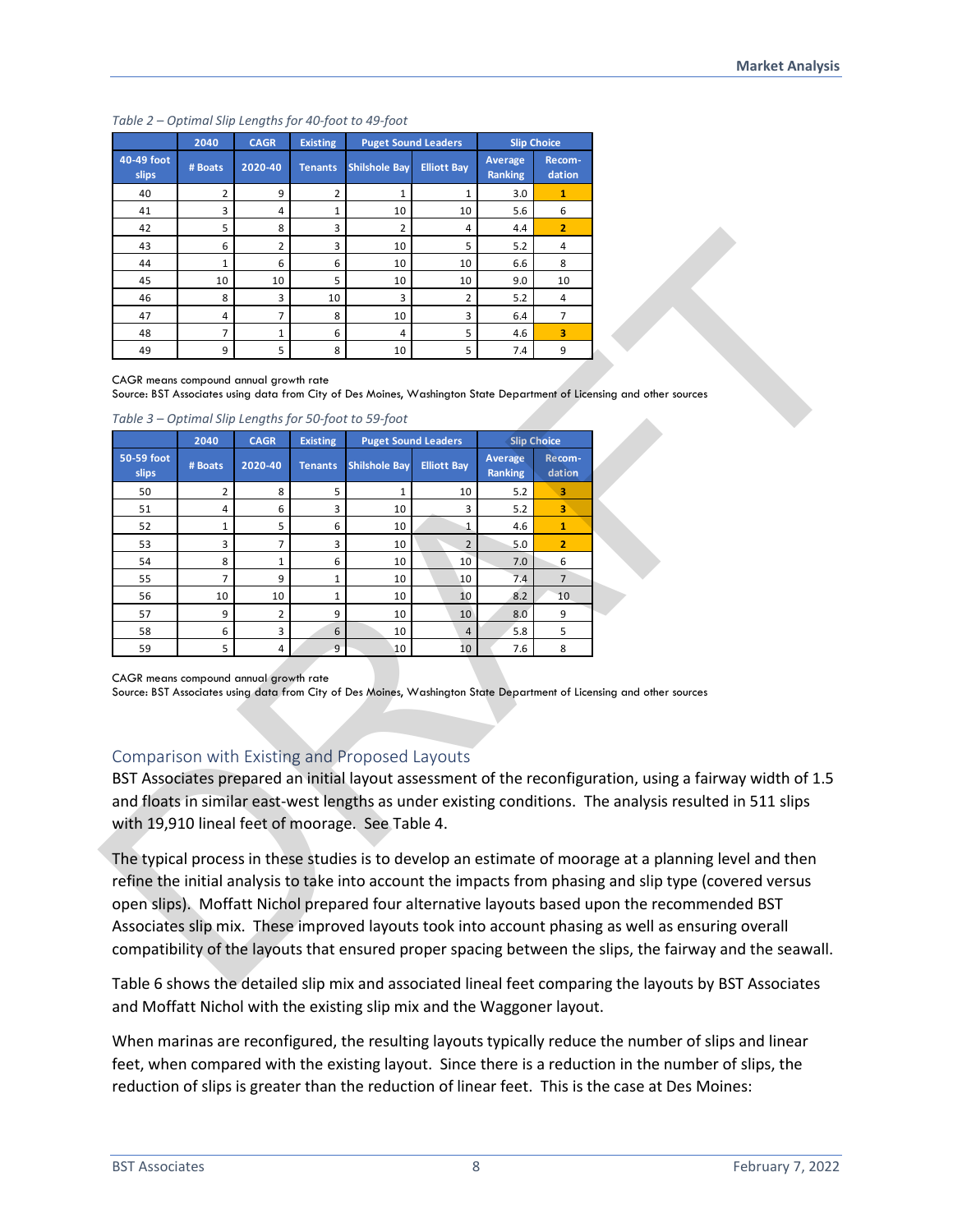- Slip reduction ranges from -198 slips to -235 slips depending on the layout alternative ranging from 1A (-30.4% loss) to 2A (-32.3% loss)
- Lineal footage reduction ranges from -646 lineal feet to -2,944 lineal feet depending on the layout alternative ranging from 1A (-10.9% loss) to 2A (-13.4% loss).

## Market Conclusions

BST Associates finds the differences between Waggoner report, BST Associates and Moffatt Nichol layouts are minor and concludes that the City's approach is sound.

- Focusing on 30-59 foot slips for the reconfiguration is reasonable. These slips are performing well in terms of occupancy.
- All alternatives reduce 20-29 foot slips compared with the existing layout, which are not performing well in terms of occupancy.
	- Dry stack facilities are a successful model for smaller power boats. The City is planning to evaluate this alternative in greater detail.
- Financial analysis (discussed below) further evaluates the viability of the alternative layouts with a particular emphasis on covered versus open slips as well as the financial viability of phased construction.
- There is time to re-evaluate Phase 2 and 3 (for docks A through K) prior to finalizing the concept in the future. Since most of the smaller slips are in floats A through D, this will mitigate the loss of smaller slips in the near-term future.

The increase in market share by the proposed reconfiguration layouts is considered achievable. The existing design of the Des Moines Marina currently accounts for 3.0% of the Pierce/King market for 30 to 59-foot slips. However, the current tenant base (without overhangs) accounts for 3.9% of the market. The proposed layout alternatives would account for approximately 6.0%+/- of the Pierce/King County market for 30- to 59-foot slips. BST Associates finds the differences between Waggoner report, BST Associates and Molffatt Nichol<br>syouts en minor and concludes that the City's approach is sound be. These slips are<br>proforming well in terms of occupancy.<br>Al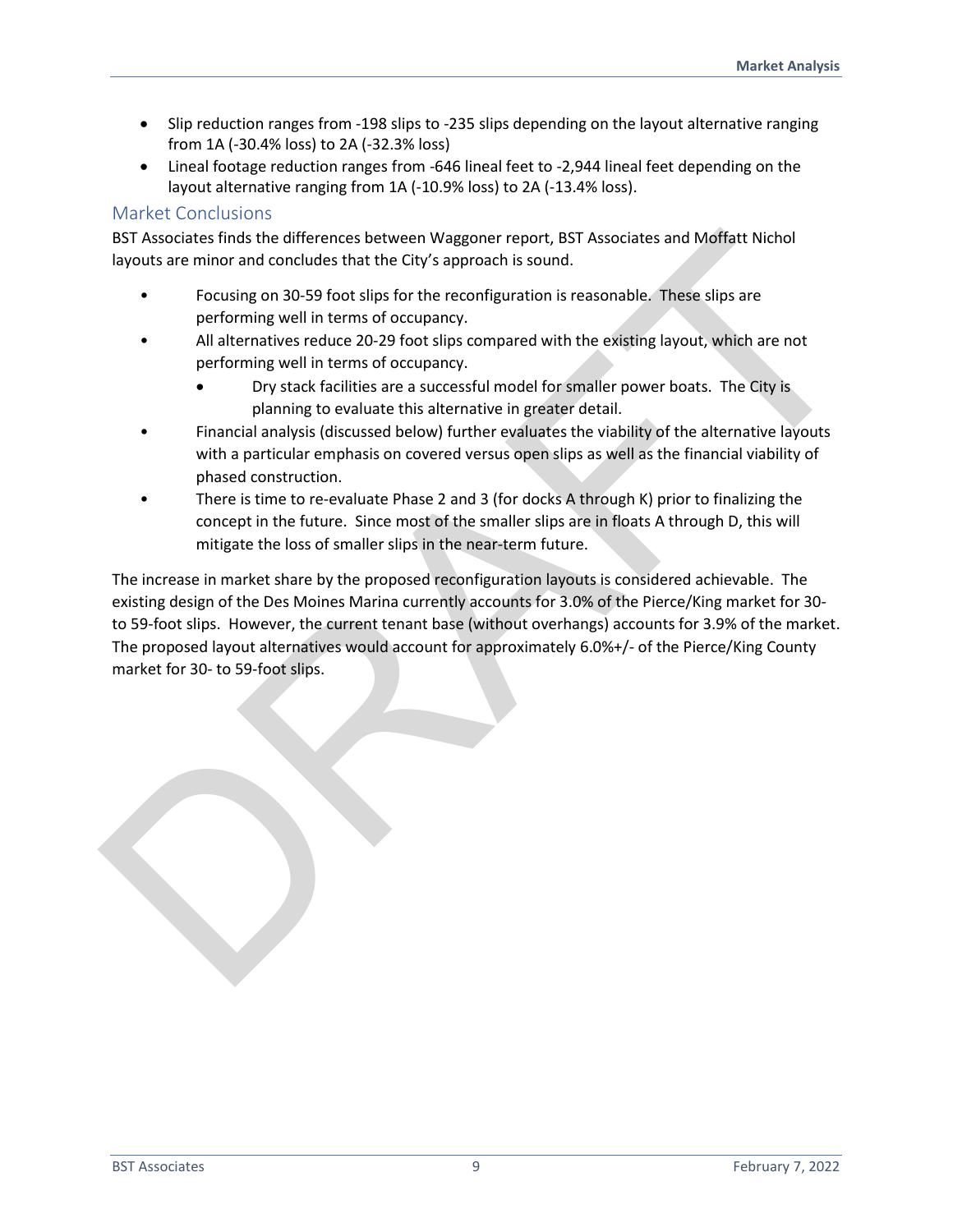#### *Table 4 – Comparison of Des Moines Marina Layouts*

| Table 4 - Comparison of Des Moines Marina Layouts                                                                      |                                 |                           |                          |                          |                             |                             |                           |                                 |                          |                          |                          |                             |                          |                  |
|------------------------------------------------------------------------------------------------------------------------|---------------------------------|---------------------------|--------------------------|--------------------------|-----------------------------|-----------------------------|---------------------------|---------------------------------|--------------------------|--------------------------|--------------------------|-----------------------------|--------------------------|------------------|
|                                                                                                                        |                                 |                           |                          | <b>Number of Slips</b>   |                             |                             |                           |                                 |                          |                          | <b>Lineal feet</b>       |                             |                          |                  |
| Length                                                                                                                 | <b>Existing</b><br><b>Slips</b> | Wagonner                  | <b>BST</b>               | <b>MN 1A</b>             | <b>MN 1B</b>                | MN <sub>2A</sub>            | <b>MN 2B</b>              | <b>Existing</b><br><b>Slips</b> | Wagonner                 | <b>BST</b>               | <b>MN 1A</b>             | <b>MN 1B</b>                | <b>MN 2A</b>             | MN <sub>2B</sub> |
| 20                                                                                                                     | 37                              | $\blacksquare$            | $\overline{\phantom{a}}$ | $\overline{\phantom{a}}$ | $\overline{\phantom{a}}$    | $\sim$                      | $\overline{\phantom{a}}$  | 740                             | $\blacksquare$           | $\overline{\phantom{a}}$ | $\overline{\phantom{a}}$ | $\overline{\phantom{a}}$    | $\blacksquare$           |                  |
| 24                                                                                                                     | 191                             | $\sim$                    | $\sim$                   | $\overline{\phantom{a}}$ | $\sim$                      | $\sim$                      | $\mathbb{Z}^{\mathbb{Z}}$ | 4,584                           | ¥.                       | $\overline{\phantom{a}}$ | u.                       | $\mathbb{L}^+$              | $\mathbb{Z}^{\times}$    | $\omega$         |
| 26                                                                                                                     | $\omega_{\rm c}$                | $\sim$                    | $\omega$                 | 8                        | 8                           | 8                           | 8                         | $\sim$                          | $\mathbb{L}$             | $\blacksquare$           | 208                      | 208                         | 208                      | 208              |
| 28                                                                                                                     | 254                             | $\sim$                    | $\sim$                   | $\overline{a}$           | $\sim$                      | $\sim$                      | $\blacksquare$            | 7,112                           | $\overline{\phantom{a}}$ | $\blacksquare$           | ÷                        | $\overline{\phantom{a}}$    | $\sim$                   | $\sim$           |
| 30                                                                                                                     | 14                              | 89                        | 68                       | 63                       | 63                          | 63                          | 63                        | 420                             | 2,670                    | 2,040                    | 1,890                    | 1,890                       | 1,890                    | 1,890            |
| 32                                                                                                                     | 69                              | $\sim$                    | 126                      | 127                      | 127                         | 123                         | 123                       | 2,208                           | $\blacksquare$           | 4,032                    | 4,064                    | 4,064                       | 3,936                    | 3,936            |
| 34                                                                                                                     | $\overline{\phantom{a}}$        | 78                        | $\blacksquare$           | $\overline{\phantom{a}}$ | $\mathcal{L}_{\mathcal{A}}$ | $\sim$                      | $\sim$                    | $\overline{\phantom{a}}$        | 2,652                    | $\overline{\phantom{a}}$ | $\sim$                   | $\mathcal{L}_{\mathcal{A}}$ | $\overline{\phantom{a}}$ |                  |
| 36                                                                                                                     | 71                              | $\sim$                    | 80                       | 100                      | 75                          | 96                          | $72\,$                    | 2,556                           |                          | 2,880                    | 3,600                    | 2,700                       | 3,456                    | 2,592            |
| 38                                                                                                                     |                                 | 92                        | $\blacksquare$           | 3                        | 27                          | 3                           | 26                        |                                 | 3,496                    |                          | 114                      | 1,026                       | 114                      | 988              |
| 40                                                                                                                     | 64                              | $\mathbb{Z}^{\mathbb{Z}}$ | 52                       | 56                       | 55                          | 54                          | 57                        | 2,560                           |                          | 2,080                    | 2,240                    | 2,200                       | 2,160                    | 2,280            |
| 42                                                                                                                     | $\overline{\phantom{a}}$        | 119                       | 27                       | 21                       | 26                          | 21                          | 23                        | $\blacksquare$                  | 4,998                    | 1,134                    | 882                      | 1,092                       | 882                      | 966              |
| 44                                                                                                                     | $\overline{\phantom{a}}$        | $\blacksquare$            | $\sim$                   | $\overline{\phantom{0}}$ | $\overline{2}$              | $\mathcal{L}_{\mathcal{A}}$ | $\mathbf 2$               | $\blacksquare$                  | ⇒                        | $\blacksquare$           | $\overline{\phantom{a}}$ | 88                          | $\sim$                   | 88               |
| 46                                                                                                                     | $\overline{\phantom{a}}$        | 102                       | $\overline{\phantom{a}}$ |                          | $18\,$                      | $\sim$                      | 18                        | $\overline{\phantom{a}}$        | 4,692                    | $\blacksquare$           | $\overline{\phantom{a}}$ | 828                         | $\blacksquare$           | 828              |
| 48                                                                                                                     | $\blacksquare$                  | $\mathbb{Z}^{\mathbb{Z}}$ | 78                       | 66                       | 66                          | 64                          | 64                        | u,                              | A                        | 3,744                    | 3,168                    | 3,168                       | 3,072                    | 3,072            |
| 50                                                                                                                     | 27                              | 56                        | 80                       | 46                       | 23                          | 44                          | 22                        | 1,350                           | 2,800                    | 4,000                    | 2,300                    | 1,150                       | 2,200                    | 1,100            |
| 52                                                                                                                     | $\overline{\phantom{a}}$        | $\sim$                    | $\sim$                   | 21                       | 21                          | 21                          | 21                        | $\sim$                          | $\sim$                   | $\overline{\phantom{a}}$ | 1,092                    | 1,092                       | 1,092                    | 1,092            |
| 54                                                                                                                     | $\overline{2}$                  | $\blacksquare$            | $\overline{\phantom{a}}$ | $\overline{\phantom{a}}$ |                             | $\overline{\phantom{a}}$    | $\overline{\phantom{a}}$  | 108                             | $\overline{\phantom{a}}$ | $\overline{\phantom{a}}$ | $\overline{\phantom{a}}$ | $\overline{\phantom{a}}$    | $\overline{\phantom{a}}$ | $\blacksquare$   |
| 62                                                                                                                     | 3                               | $\sim$                    | $\sim$                   | $\sim$ .                 | $\sim$                      | $\sim$                      | $\omega^{\prime}$         | 186                             | $\overline{\phantom{a}}$ | $\overline{\phantom{a}}$ | $\sim$                   | $\overline{\phantom{a}}$    | $\sim$                   | $\sim$           |
| 65                                                                                                                     | $\overline{2}$                  | $\sim$                    | $\blacksquare$           | ÷.                       | A.                          | $\blacksquare$              |                           | 130                             | $\overline{\phantom{a}}$ | $\overline{\phantom{a}}$ | $\overline{\phantom{a}}$ | $\overline{\phantom{a}}$    | $\blacksquare$           | $\blacksquare$   |
| Total                                                                                                                  | 734                             | 536                       | 511                      | 511                      | 511                         | 497                         | 499                       | 21,954                          | 21,308                   | 19,910                   | 19,558                   | 19,506                      | 19,010                   | 19,040           |
| Difference from exising layout                                                                                         |                                 |                           |                          |                          |                             |                             |                           |                                 |                          |                          |                          |                             |                          |                  |
|                                                                                                                        |                                 | (198)                     | (223)                    | (223)                    | (223)                       | (237)                       | (235)                     |                                 | (646)                    | (2,044)                  | (2, 396)                 | (2, 448)                    | (2,944)                  | (2, 914)         |
| Sources: BST Associates (BST), City of Des Moines (Existing), Waggoner Marine Group (Waggoner) and Moffatt Nichol (MN) |                                 |                           |                          |                          |                             |                             |                           |                                 |                          |                          |                          |                             |                          |                  |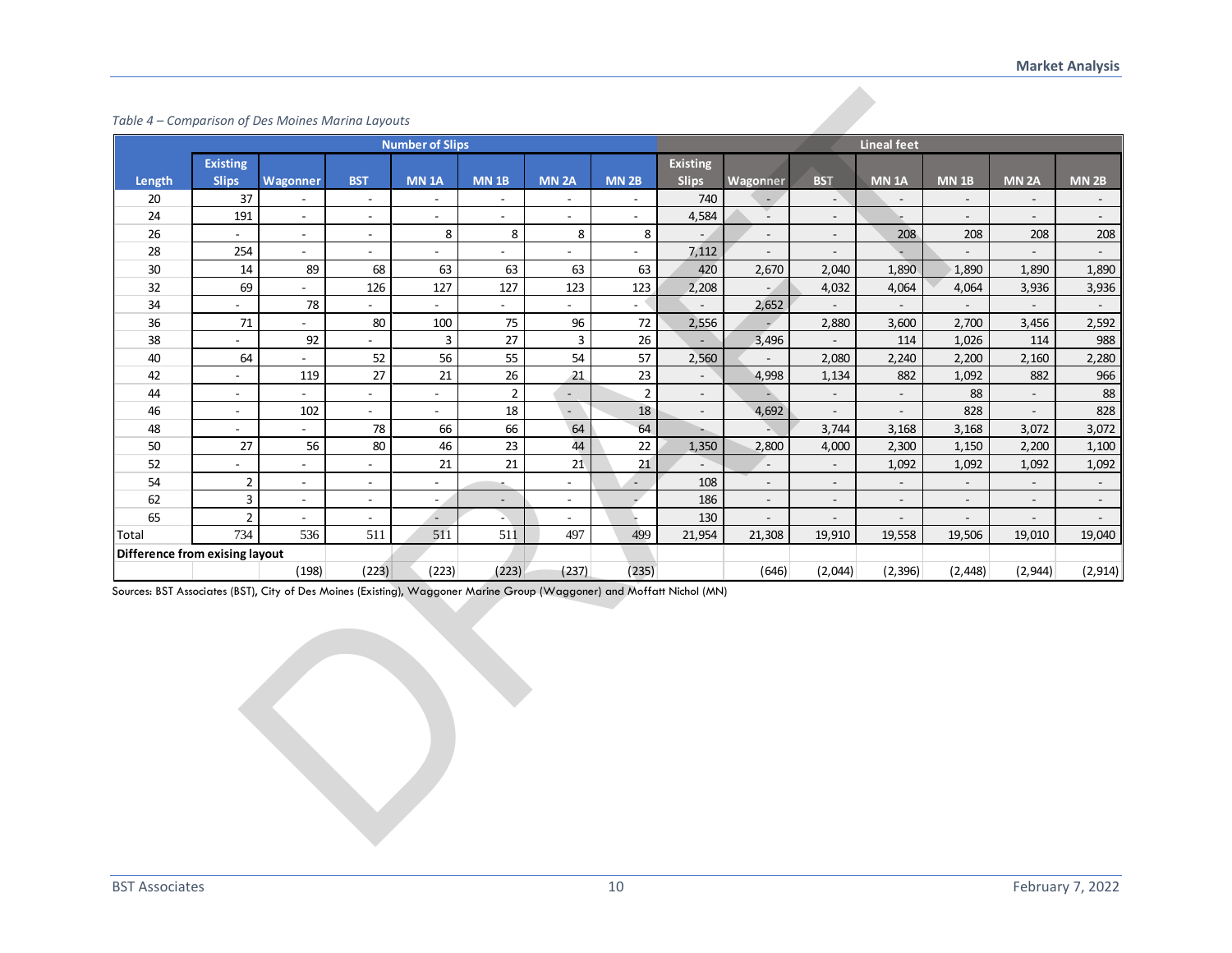# Financial Analysis

The financial analysis evaluates the benefit/cost ratio associated with each of the proposed layouts prepared by Moffatt Nichol.

## Current Financial Performance

This section reviews the recent financial performance of the Des Moines marina.

#### *Revenues*

Revenues are separated between moorage and other revenues to facilitate the pro forma statements for the four MN layouts.

Moorage is defined to include monthly, annual and seasonal moorage fees but excludes transient overnight moorage, winter moorage and live-aboard fees as well as non-moorage revenues, which are included in other revenues. Moorage revenues, which accounted for 58% of operating revenue in 2020, up from 53% in 2012, grew an average annual rate of 1.8% between 2012 and 2020.

As shown in Figure 12, the share of tenants paying monthly moorage rates has declined from 100% in 2015 to 72% in 2021. This trend has constrained potential moorage revenue. Rate and occupancy trends are described in greater detail below.



Source: City of Des Moines

Other revenues declined from \$1.9 million in 2012 to \$1.8 million in 2020. Revenue declined primarily due to reduced fuel sales and storage fees as well as to a diversion of parking revenues from the Marina to the Waterfront District.

## *Expenses*

Expenses are categorized in three primary categories: payroll, cost of fuel and other expenses. Payroll costs remained steady at approximately \$900,000 per year from 2012 to 2020. During this period, the number of full-time staff declined from 9 in 2012 to 8 in 2016 but increased to 11 in 2020. Fuel costs declined from \$1.1 million in 2012 to \$800,000 in 2020, due to a drop in price and consumption. Other expenses, which include office operating costs, tidelands lease, utilities (electricity, stormwater, garbage, water and sewer), and insurance, among other categories, increased in the past three years.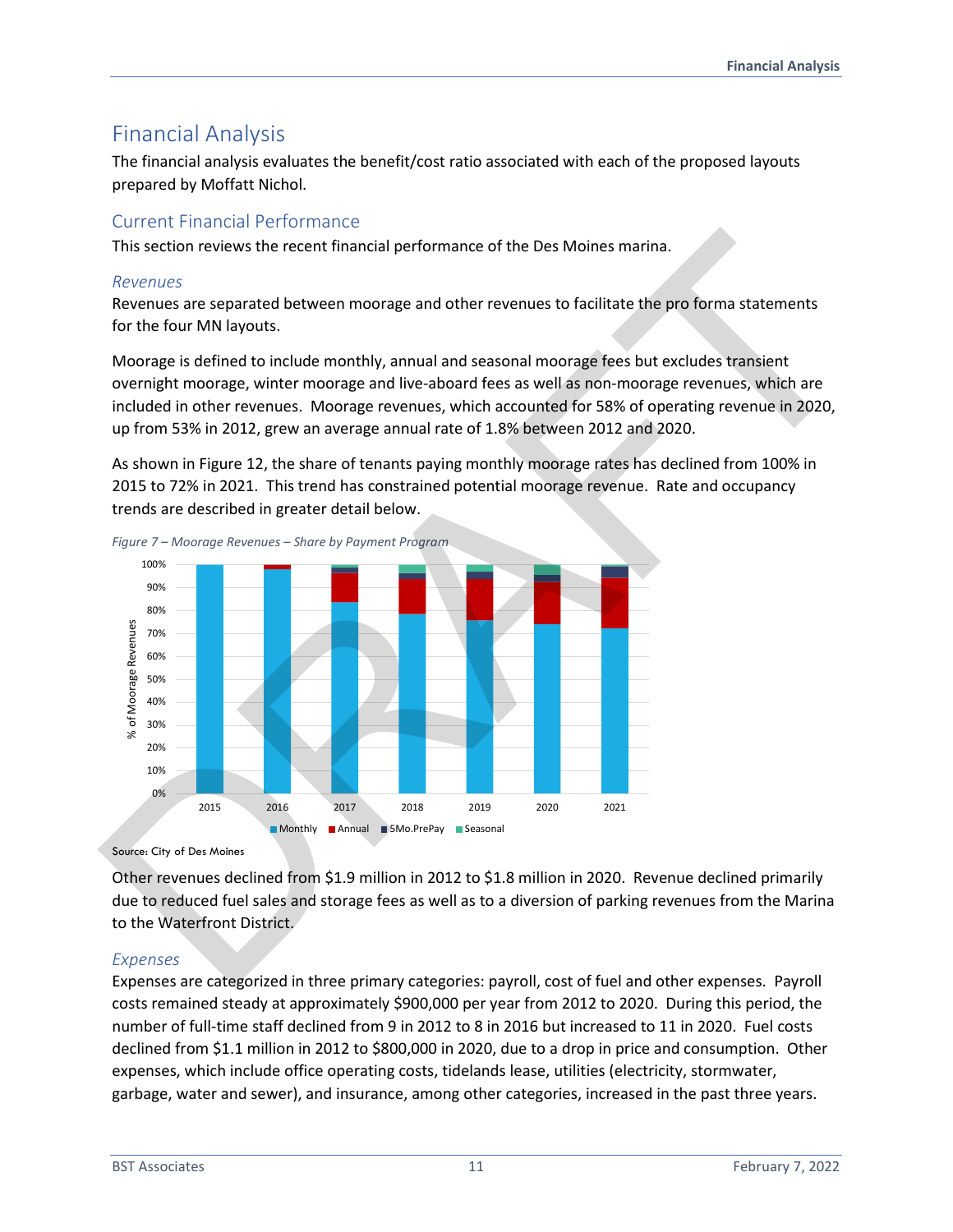#### *Net Revenue and Debt Service Coverage*

Net revenue available for debt service increased from \$1.3 million in 2012 to \$1.4 million in 2020, resulting in average annual growth of 0.7%.

A portion of these funds are allocated to capital improvements (CIP). The most recent CIP calls for \$1.5 million for improvements per year from 2021 to 2027. Excluding marina dock replacement and building construction, the average expenditure is budgeted at \$222,000 per year (includes marina dredging, fuel & electrical replacement, tenant restroom replacement, dock electrical replacement, etc.).

|                                                                              |         | Table 5 - Current Financial Performance of the Des Moines Marina (\$millions) |         |                                                                                             |       |         |         |       |       | <b>CAGR</b> |
|------------------------------------------------------------------------------|---------|-------------------------------------------------------------------------------|---------|---------------------------------------------------------------------------------------------|-------|---------|---------|-------|-------|-------------|
| <b>Category</b>                                                              | 2012    | 2013                                                                          | 2014    | 2015                                                                                        | 2016  | 2017    | 2018    | 2019  | 2020  | 2012-20     |
| Revenues                                                                     |         |                                                                               |         |                                                                                             |       |         |         |       |       |             |
| Moorage                                                                      | \$2.2   | \$2.2                                                                         | \$2.2   | \$2.3                                                                                       | \$2.3 | \$2.3   | \$2.4   | \$2.4 | \$2.5 | 1.8%        |
| Other                                                                        | \$1.9   | \$2.1                                                                         | \$2.1   | \$1.7                                                                                       | \$1.5 | \$5.3   | \$1.8   | \$1.9 | \$1.8 | $-0.8%$     |
| Total                                                                        | \$4.1   | \$4.2\$                                                                       | \$4.2   | \$4.0                                                                                       | \$3.8 | \$7.6   | \$4.2\$ | \$4.4 | \$4.3 | 0.7%        |
| Expenses                                                                     |         |                                                                               |         |                                                                                             |       |         |         |       |       |             |
| Payroll                                                                      | \$0.9   | \$0.9                                                                         | \$0.9   | \$0.9                                                                                       | \$0.8 | \$0.8\$ | \$0.8   | \$0.8 | \$0.9 | $-0.3%$     |
| Fuel                                                                         | \$1.1   | \$1.2                                                                         | \$1.2\$ | \$0.9                                                                                       | \$0.7 | \$0.8\$ | \$1.0   | \$1.0 | \$0.8 | $-3.7%$     |
| Other                                                                        | \$0.8\$ | \$0.9                                                                         | \$0.8\$ | \$0.7                                                                                       | \$0.7 | \$3.5   | \$0.9   | \$1.0 | \$1.3 | 5.5%        |
| Total                                                                        | \$2.8   | \$2.9                                                                         | \$2.9   | \$2.5                                                                                       | \$2.2 | \$5.1   | \$2.7   | \$2.8 | \$2.9 | 0.7%        |
| <b>Net Revenue</b>                                                           |         |                                                                               |         |                                                                                             |       |         |         |       |       |             |
| <b>Available for Debt</b>                                                    |         |                                                                               |         |                                                                                             |       |         |         |       |       |             |
| <b>Service</b>                                                               | \$1.3   | \$1.3                                                                         | \$1.3   | \$1.5                                                                                       | \$1.5 | \$2.5   | \$1.5   | \$1.6 | \$1.4 | 0.7%        |
| <b>Debt Service</b>                                                          | \$0.8   | \$0.8\$                                                                       | \$0.8   | \$0.8\$                                                                                     | \$0.8 | \$0.8\$ | \$0.8   | \$0.9 | \$0.7 | $-0.3%$     |
| <b>Coverage Ratio</b>                                                        |         |                                                                               |         |                                                                                             |       |         |         |       |       |             |
| (DSC)                                                                        | 1.75    | 1.63                                                                          | 1.58    | 1.87                                                                                        | 1.86  | 3.01    | 1.83    | 1.82  | 1.89  |             |
| Notes - Per bond covenants:                                                  |         |                                                                               |         |                                                                                             |       |         |         |       |       |             |
| Min debt service coverage requirement is: 1.25 times the Annual Debt Service |         |                                                                               |         | "Net Revenue" means the Revenue from the Marina less the Operating and Maintenance Expense. |       |         |         |       |       |             |

Debt payments averaged \$800,000 per year from 2012 to 2020. Debt service coverage (defined as net revenues available for debt service over annual debt) averaged 1.9 between 2012 and 2020. The minimum debt service coverage requirement is 1.25 times the Annual Debt Service.<sup>4</sup>

<sup>4</sup> City of Des Moines Annual Comprehensive Financial Report 2020, page 133.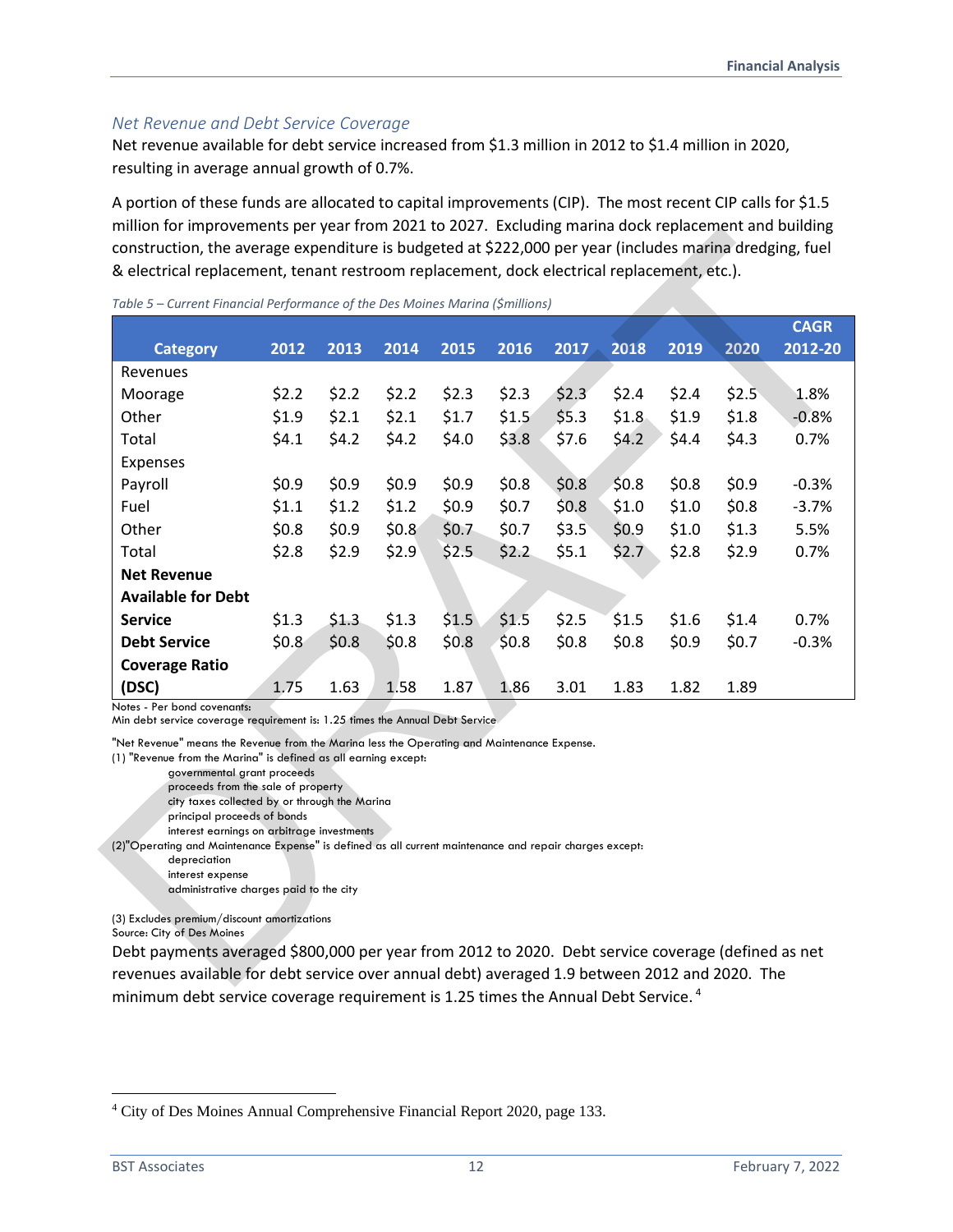## Cost Estimates

The estimated cost of the proposed layouts is shown in Table 7 by layout option and phase. The replacement schedule assumes that construction occurs in three phases:

- Phase 1 is expected to occur in 2025,
- Phase 2 is expected to occur in 2032, and,
- Phase 3 is expected to occur in 2039.

|  | Table 6 - Construction Cost by Proposed Layout (\$million) |  |  |  |
|--|------------------------------------------------------------|--|--|--|
|  |                                                            |  |  |  |

| Layout |                | <b>Present Value</b> |        | <b>Future Value</b> |        |
|--------|----------------|----------------------|--------|---------------------|--------|
|        | <b>Phase</b>   | 2021                 | 2025   | 2032                | 2039   |
| 1A     | $\mathbf{1}$   | \$6.3                | \$7.0  |                     |        |
| 1A     | $\overline{2}$ | \$20.1               |        | \$26.8              |        |
| 1A     | 3              | \$13.1               |        |                     | \$21.1 |
| 1A     | Total          | \$39.5               |        |                     |        |
| 2A     | $\mathbf 1$    | \$8.9                | \$9.9  |                     |        |
| 2A     | $\overline{2}$ | \$34.6               |        | \$46.2              |        |
| 2A     | $\overline{3}$ | \$17.5               |        |                     | \$28.1 |
| 2A     | Total          | \$61.0               |        |                     |        |
| 1B     | $\mathbf 1$    | \$10.5               | \$11.7 |                     |        |
| 1B     | $\overline{2}$ | \$16.2               |        | \$21.7              |        |
| 1B     | 3              | \$13.1               |        |                     | \$21.1 |
| 1B     | Total          | \$39.9               |        |                     |        |
| 2B     | $\mathbf 1$    | \$15.5               | \$17.2 |                     |        |
| 2B     | $\overline{2}$ | \$27.2               |        | \$36.3              |        |
| 2B     | 3              | \$17.1               |        |                     | \$27.4 |
| 2B     | Total          | \$59.7               |        |                     |        |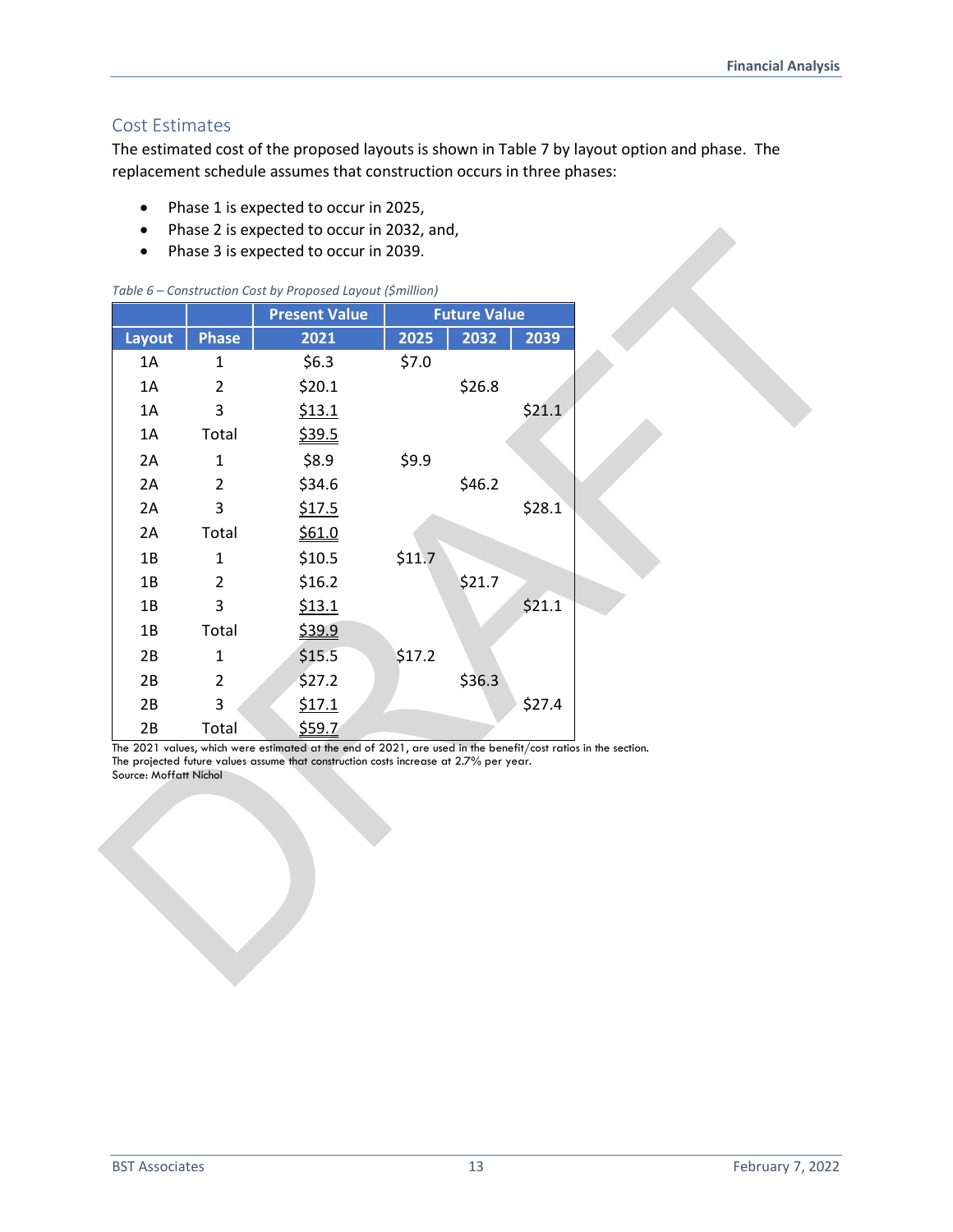## Financial analysis of reconfiguration layouts

Key assumptions, methodology and findings of the financial analysis of proposed layout alternatives: include: existing and proposed rates, occupancy and inflation.

#### Rates

#### *Des Moines Marina Rate Structure*

| 2011<br>2012<br>2013<br>2014<br>2015<br>2016<br>2017<br>2018<br>2019<br>2020<br>2021<br>Length<br>Covered<br>\$8.53<br>\$8.85<br>\$9.03<br>\$9.21<br>\$9.74<br>20<br>\$8.00<br>\$8.21<br>\$8.44<br>\$8.69<br>\$9.39<br>\$9.58<br>\$9.17<br>\$9.42<br>\$9.68<br>\$9.78<br>\$9.96<br>\$10.14<br>\$10.35<br>\$10.55<br>\$10.76<br>\$10.98<br>\$11.16<br>24<br>\$9.91<br>\$10.18<br>\$10.45<br>\$10.60<br>\$10.79<br>\$10.99<br>\$11.32<br>\$12.01<br>\$12.37<br>\$12.57<br>28<br>\$11.66<br>\$10.18<br>\$10.99<br>\$11.32<br>\$12.01<br>\$12.37<br>\$13.65<br>30<br>\$9.91<br>\$10.45<br>\$10.60<br>\$10.79<br>\$11.66<br>\$10.58<br>\$10.87<br>\$11.16<br>\$11.70<br>\$12.16<br>\$13.69<br>\$13.90<br>32<br>\$11.28<br>\$11.49<br>\$12.66<br>\$13.16<br>\$12.38<br>\$13.33<br>\$14.99<br>\$15.59<br>36<br>\$12.05<br>\$12.71<br>\$12.85<br>\$13.09<br>\$13.86<br>\$14.41<br>\$15.84<br>\$15.91<br>\$12.78<br>\$13.13<br>\$13.49<br>\$13.63<br>\$13.88<br>\$14.14<br>\$14.57<br>\$15.00<br>\$15.45<br>\$16.17<br>40<br>\$15.40<br>\$15.82<br>\$16.51<br>\$19.13<br>\$19.43<br>50<br>\$15.00<br>\$15.99<br>\$16.28<br>\$17.00<br>\$17.68<br>\$18.39<br>\$6.60<br>\$6.98<br>\$7.12<br>20<br>\$6.43<br>\$6.78<br>\$6.86<br>\$7.27<br>\$7.40<br>\$7.56<br>\$7.71<br>\$7.83<br>\$7.40<br>\$8.60<br>24<br>\$7.21<br>\$7.60<br>\$7.68<br>\$7.83<br>\$7.94<br>\$8.10<br>\$8.26<br>\$8.43<br>\$8.73<br>\$7.48<br>\$7.68<br>\$8.12<br>\$8.27<br>\$8.60<br>\$8.95<br>\$9.31<br>\$9.61<br>\$9.84<br>28<br>\$7.89<br>\$7.98<br>\$8.84<br>\$8.60<br>\$8.95<br>\$9.31<br>\$9.61<br>\$0.00<br>30<br>\$8.87<br>32<br>\$8.17<br>\$8.40<br>\$8.62<br>\$8.71<br>\$8.87<br>\$9.04<br>\$9.40<br>\$9.77<br>\$10.17<br>\$10.57<br>\$10.74<br>\$8.90<br>\$9.14<br>\$9.41<br>\$9.58<br>\$11.21<br>\$11.39<br>36<br>\$8.67<br>\$9.24<br>\$9.96<br>\$10.36<br>\$10.78<br>\$9.25<br>\$9.50<br>\$9.76<br>\$9.87<br>\$10.05<br>\$10.23<br>\$10.64<br>\$11.07<br>\$11.97<br>40<br>\$11.51<br>50<br>\$10.45<br>\$10.73<br>\$11.02<br>\$11.15<br>\$11.35<br>\$11.57<br>\$12.03<br>\$12.51<br>\$13.01<br>\$13.53<br>\$11.07<br>\$13.50<br>\$14.04<br>60<br>\$10.78<br>\$11.37<br>\$11.49<br>\$11.70<br>\$11.99<br>\$12.48<br>\$12.98 |  |  |  |  |  |         |
|------------------------------------------------------------------------------------------------------------------------------------------------------------------------------------------------------------------------------------------------------------------------------------------------------------------------------------------------------------------------------------------------------------------------------------------------------------------------------------------------------------------------------------------------------------------------------------------------------------------------------------------------------------------------------------------------------------------------------------------------------------------------------------------------------------------------------------------------------------------------------------------------------------------------------------------------------------------------------------------------------------------------------------------------------------------------------------------------------------------------------------------------------------------------------------------------------------------------------------------------------------------------------------------------------------------------------------------------------------------------------------------------------------------------------------------------------------------------------------------------------------------------------------------------------------------------------------------------------------------------------------------------------------------------------------------------------------------------------------------------------------------------------------------------------------------------------------------------------------------------------------------------------------------------------------------------------------------------------------------------------------------------------------------------------------------------------------------------------------------------------------------------------------------------------------------------|--|--|--|--|--|---------|
| Open                                                                                                                                                                                                                                                                                                                                                                                                                                                                                                                                                                                                                                                                                                                                                                                                                                                                                                                                                                                                                                                                                                                                                                                                                                                                                                                                                                                                                                                                                                                                                                                                                                                                                                                                                                                                                                                                                                                                                                                                                                                                                                                                                                                           |  |  |  |  |  |         |
|                                                                                                                                                                                                                                                                                                                                                                                                                                                                                                                                                                                                                                                                                                                                                                                                                                                                                                                                                                                                                                                                                                                                                                                                                                                                                                                                                                                                                                                                                                                                                                                                                                                                                                                                                                                                                                                                                                                                                                                                                                                                                                                                                                                                |  |  |  |  |  |         |
|                                                                                                                                                                                                                                                                                                                                                                                                                                                                                                                                                                                                                                                                                                                                                                                                                                                                                                                                                                                                                                                                                                                                                                                                                                                                                                                                                                                                                                                                                                                                                                                                                                                                                                                                                                                                                                                                                                                                                                                                                                                                                                                                                                                                |  |  |  |  |  |         |
|                                                                                                                                                                                                                                                                                                                                                                                                                                                                                                                                                                                                                                                                                                                                                                                                                                                                                                                                                                                                                                                                                                                                                                                                                                                                                                                                                                                                                                                                                                                                                                                                                                                                                                                                                                                                                                                                                                                                                                                                                                                                                                                                                                                                |  |  |  |  |  |         |
|                                                                                                                                                                                                                                                                                                                                                                                                                                                                                                                                                                                                                                                                                                                                                                                                                                                                                                                                                                                                                                                                                                                                                                                                                                                                                                                                                                                                                                                                                                                                                                                                                                                                                                                                                                                                                                                                                                                                                                                                                                                                                                                                                                                                |  |  |  |  |  |         |
|                                                                                                                                                                                                                                                                                                                                                                                                                                                                                                                                                                                                                                                                                                                                                                                                                                                                                                                                                                                                                                                                                                                                                                                                                                                                                                                                                                                                                                                                                                                                                                                                                                                                                                                                                                                                                                                                                                                                                                                                                                                                                                                                                                                                |  |  |  |  |  |         |
|                                                                                                                                                                                                                                                                                                                                                                                                                                                                                                                                                                                                                                                                                                                                                                                                                                                                                                                                                                                                                                                                                                                                                                                                                                                                                                                                                                                                                                                                                                                                                                                                                                                                                                                                                                                                                                                                                                                                                                                                                                                                                                                                                                                                |  |  |  |  |  |         |
|                                                                                                                                                                                                                                                                                                                                                                                                                                                                                                                                                                                                                                                                                                                                                                                                                                                                                                                                                                                                                                                                                                                                                                                                                                                                                                                                                                                                                                                                                                                                                                                                                                                                                                                                                                                                                                                                                                                                                                                                                                                                                                                                                                                                |  |  |  |  |  |         |
|                                                                                                                                                                                                                                                                                                                                                                                                                                                                                                                                                                                                                                                                                                                                                                                                                                                                                                                                                                                                                                                                                                                                                                                                                                                                                                                                                                                                                                                                                                                                                                                                                                                                                                                                                                                                                                                                                                                                                                                                                                                                                                                                                                                                |  |  |  |  |  |         |
|                                                                                                                                                                                                                                                                                                                                                                                                                                                                                                                                                                                                                                                                                                                                                                                                                                                                                                                                                                                                                                                                                                                                                                                                                                                                                                                                                                                                                                                                                                                                                                                                                                                                                                                                                                                                                                                                                                                                                                                                                                                                                                                                                                                                |  |  |  |  |  |         |
|                                                                                                                                                                                                                                                                                                                                                                                                                                                                                                                                                                                                                                                                                                                                                                                                                                                                                                                                                                                                                                                                                                                                                                                                                                                                                                                                                                                                                                                                                                                                                                                                                                                                                                                                                                                                                                                                                                                                                                                                                                                                                                                                                                                                |  |  |  |  |  |         |
| Note: includes leasehold tax                                                                                                                                                                                                                                                                                                                                                                                                                                                                                                                                                                                                                                                                                                                                                                                                                                                                                                                                                                                                                                                                                                                                                                                                                                                                                                                                                                                                                                                                                                                                                                                                                                                                                                                                                                                                                                                                                                                                                                                                                                                                                                                                                                   |  |  |  |  |  |         |
|                                                                                                                                                                                                                                                                                                                                                                                                                                                                                                                                                                                                                                                                                                                                                                                                                                                                                                                                                                                                                                                                                                                                                                                                                                                                                                                                                                                                                                                                                                                                                                                                                                                                                                                                                                                                                                                                                                                                                                                                                                                                                                                                                                                                |  |  |  |  |  |         |
|                                                                                                                                                                                                                                                                                                                                                                                                                                                                                                                                                                                                                                                                                                                                                                                                                                                                                                                                                                                                                                                                                                                                                                                                                                                                                                                                                                                                                                                                                                                                                                                                                                                                                                                                                                                                                                                                                                                                                                                                                                                                                                                                                                                                |  |  |  |  |  |         |
|                                                                                                                                                                                                                                                                                                                                                                                                                                                                                                                                                                                                                                                                                                                                                                                                                                                                                                                                                                                                                                                                                                                                                                                                                                                                                                                                                                                                                                                                                                                                                                                                                                                                                                                                                                                                                                                                                                                                                                                                                                                                                                                                                                                                |  |  |  |  |  |         |
|                                                                                                                                                                                                                                                                                                                                                                                                                                                                                                                                                                                                                                                                                                                                                                                                                                                                                                                                                                                                                                                                                                                                                                                                                                                                                                                                                                                                                                                                                                                                                                                                                                                                                                                                                                                                                                                                                                                                                                                                                                                                                                                                                                                                |  |  |  |  |  |         |
|                                                                                                                                                                                                                                                                                                                                                                                                                                                                                                                                                                                                                                                                                                                                                                                                                                                                                                                                                                                                                                                                                                                                                                                                                                                                                                                                                                                                                                                                                                                                                                                                                                                                                                                                                                                                                                                                                                                                                                                                                                                                                                                                                                                                |  |  |  |  |  | \$12.16 |
|                                                                                                                                                                                                                                                                                                                                                                                                                                                                                                                                                                                                                                                                                                                                                                                                                                                                                                                                                                                                                                                                                                                                                                                                                                                                                                                                                                                                                                                                                                                                                                                                                                                                                                                                                                                                                                                                                                                                                                                                                                                                                                                                                                                                |  |  |  |  |  | \$13.74 |
|                                                                                                                                                                                                                                                                                                                                                                                                                                                                                                                                                                                                                                                                                                                                                                                                                                                                                                                                                                                                                                                                                                                                                                                                                                                                                                                                                                                                                                                                                                                                                                                                                                                                                                                                                                                                                                                                                                                                                                                                                                                                                                                                                                                                |  |  |  |  |  | \$14.26 |
| Source: City of Des Moines<br>The City currently allows a pre-payment annual discount of 18% for boats from 20 to 27 feet and 10%                                                                                                                                                                                                                                                                                                                                                                                                                                                                                                                                                                                                                                                                                                                                                                                                                                                                                                                                                                                                                                                                                                                                                                                                                                                                                                                                                                                                                                                                                                                                                                                                                                                                                                                                                                                                                                                                                                                                                                                                                                                              |  |  |  |  |  |         |

## *Competitive Marina Rate Structure*

Several marinas<sup>5</sup> were evaluated to determine the rate per lineal foot for monthly moorage, defined to include monthly fee plus any additional charges (utilities, environment and other fees as well as taxes). If rates were not available for a certain length, they were estimated based upon the closest rates (i.e., if a 24-foot rate was unknown but 22-foot and 26-foot rates were known then the rate was estimated on the average).

<sup>5</sup> See Appendix Table 16.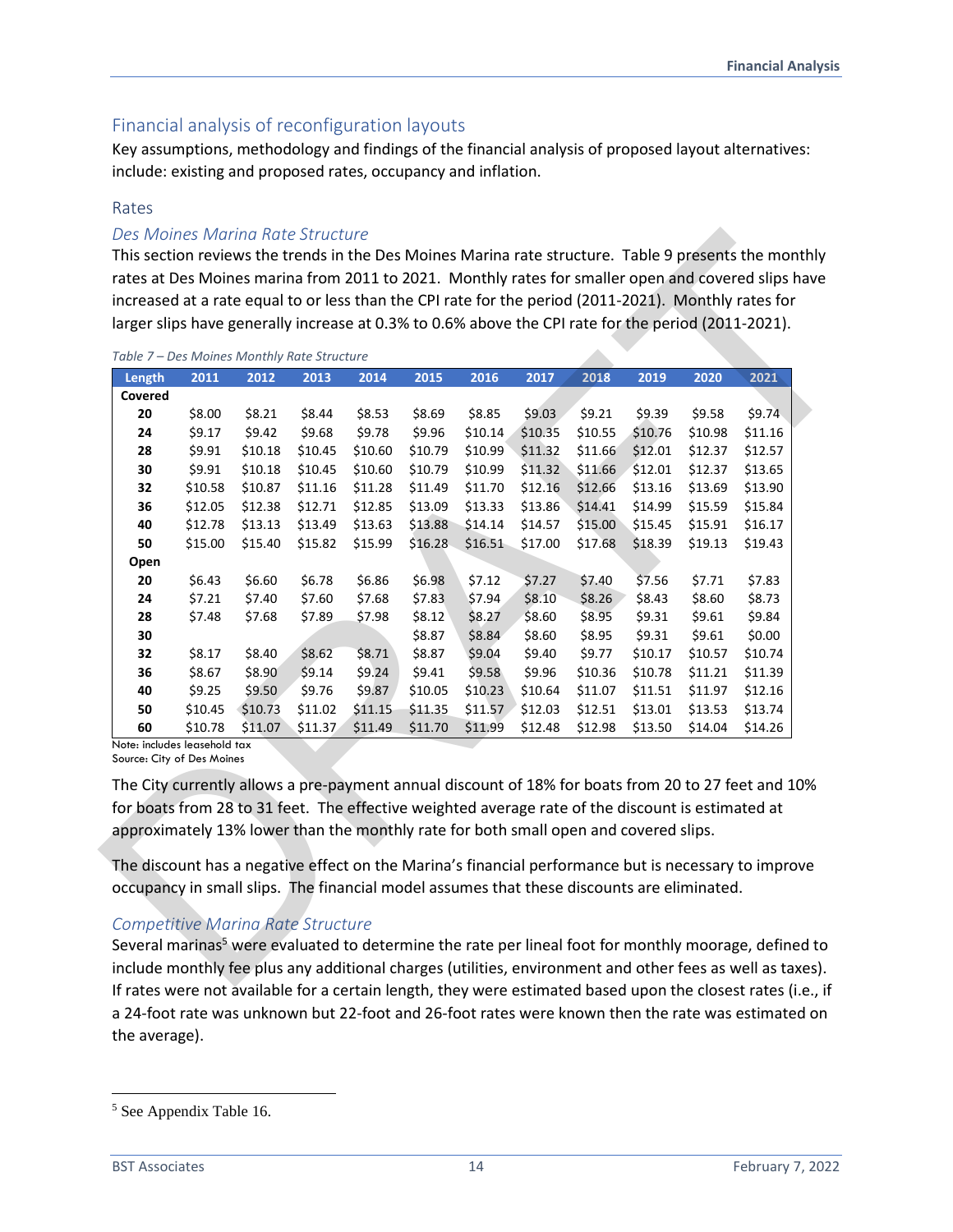#### Open Rates

Comparisons for open rates are shown in Table 10 (monthly rates only) and Figure 13 (includes discount rates for smaller boats).

- Des Moines monthly rates for open slips are approximately 12% less across all slips than the average rates of Puget Sound competitors. However, the differential varies significantly by slip length, ranging from +3% to -20%.
- Des Moines monthly rates for open moorage are approximately 26% less than the 90th percentile rates of Puget Sound competitors, ranging from -14% to -36%.

|                                                                     | <b>Des Moines</b>    |                                           | <b>Puget Sound Competitors</b>                                                                               |                | Comparison (DM +/-): |
|---------------------------------------------------------------------|----------------------|-------------------------------------------|--------------------------------------------------------------------------------------------------------------|----------------|----------------------|
| <b>Location</b>                                                     | <b>Monthly Rates</b> | <b>Average</b>                            | Upper 90%                                                                                                    | <b>Average</b> | Upper 90%            |
| 20                                                                  | \$7.83               | \$9.84                                    | \$12.15                                                                                                      | $-20%$         | $-36%$               |
| 24                                                                  | \$8.73               | \$10.25                                   | \$12.94                                                                                                      | $-15%$         | $-32%$               |
| 26                                                                  | \$9.29               | \$11.78                                   | \$14.13                                                                                                      | $-21%$         | $-34%$               |
| 28                                                                  | \$9.84               | \$10.43                                   | \$13.40                                                                                                      | $-6%$          | $-27%$               |
| 30                                                                  | \$10.29              | \$11.48                                   | \$13.88                                                                                                      | $-10%$         | $-26%$               |
| 32                                                                  | \$10.74              | \$12.30                                   | \$14.26                                                                                                      | $-13%$         | $-25%$               |
| 34                                                                  | \$11.06              | \$13.54                                   | \$16.69                                                                                                      | $-18%$         | $-34%$               |
| 36                                                                  | \$11.39              | \$12.81                                   | \$16.29                                                                                                      | $-11%$         | $-30%$               |
| 38                                                                  | \$11.77              | \$14.56                                   | \$16.15                                                                                                      | $-19%$         | $-27%$               |
| 40                                                                  | \$12.16              | \$13.15                                   | \$16.66                                                                                                      | $-8%$          | $-27%$               |
| 42                                                                  | \$12.48              | \$14.31                                   | \$16.47                                                                                                      | $-13%$         | $-24%$               |
| 44                                                                  | \$12.80              | \$14.26                                   | \$17.37                                                                                                      | $-10%$         | $-26%$               |
| 46                                                                  | \$13.11              | \$13.72                                   | \$16.48                                                                                                      | $-4%$          | $-20%$               |
| 48                                                                  | \$13.43              | \$14.51                                   | \$15.65                                                                                                      | -7%            | $-14%$               |
| 50                                                                  | \$13.74              | \$13.39                                   | \$17.37                                                                                                      | 3%             | $-21%$               |
| 52                                                                  | \$13.85              | \$14.87                                   | \$16.67                                                                                                      | $-7%$          | $-17%$               |
| 54                                                                  | \$14.00              | \$16.23                                   | \$18.79                                                                                                      | $-14%$         | $-25%$               |
| 62                                                                  | \$14.26              | \$16.87                                   | \$20.12                                                                                                      | $-15%$         | $-29%$               |
| 65                                                                  | \$14.26              | \$16.69                                   | \$19.53                                                                                                      | $-15%$         | $-27%$               |
| Source: BST Associates, marinas; 2021 rates<br><b>Covered Rates</b> |                      |                                           | Note: rates were inferred based on neighboring rates if they were not available for a particular slip length |                |                      |
|                                                                     |                      |                                           | Comparisons for covered rates are shown in Table 11 (monthly rates only) and Figure 14 (includes             |                |                      |
| discount rates for smaller boats).                                  |                      |                                           |                                                                                                              |                |                      |
|                                                                     |                      |                                           |                                                                                                              |                |                      |
|                                                                     |                      |                                           | Des Moines monthly rates for covered slips are approximately 12% less across all slips than                  |                |                      |
|                                                                     |                      |                                           | the average rates of Puget Sound competitors. However, the differential varies significantly                 |                |                      |
|                                                                     |                      | by slip length, ranging from +1% to -21%. |                                                                                                              |                |                      |

#### *Table 8 – Puget Sound Monthly Marina Rate Assessment – Open Slips*

#### Covered Rates

- Des Moines monthly rates for covered slips are approximately 12% less across all slips than the average rates of Puget Sound competitors. However, the differential varies significantly by slip length, ranging from +1% to -21%.
- Des Moines monthly rates for covered moorage are approximately 23% less than the 90th percentile rates of Puget Sound competitors, ranging from -11% to -32%.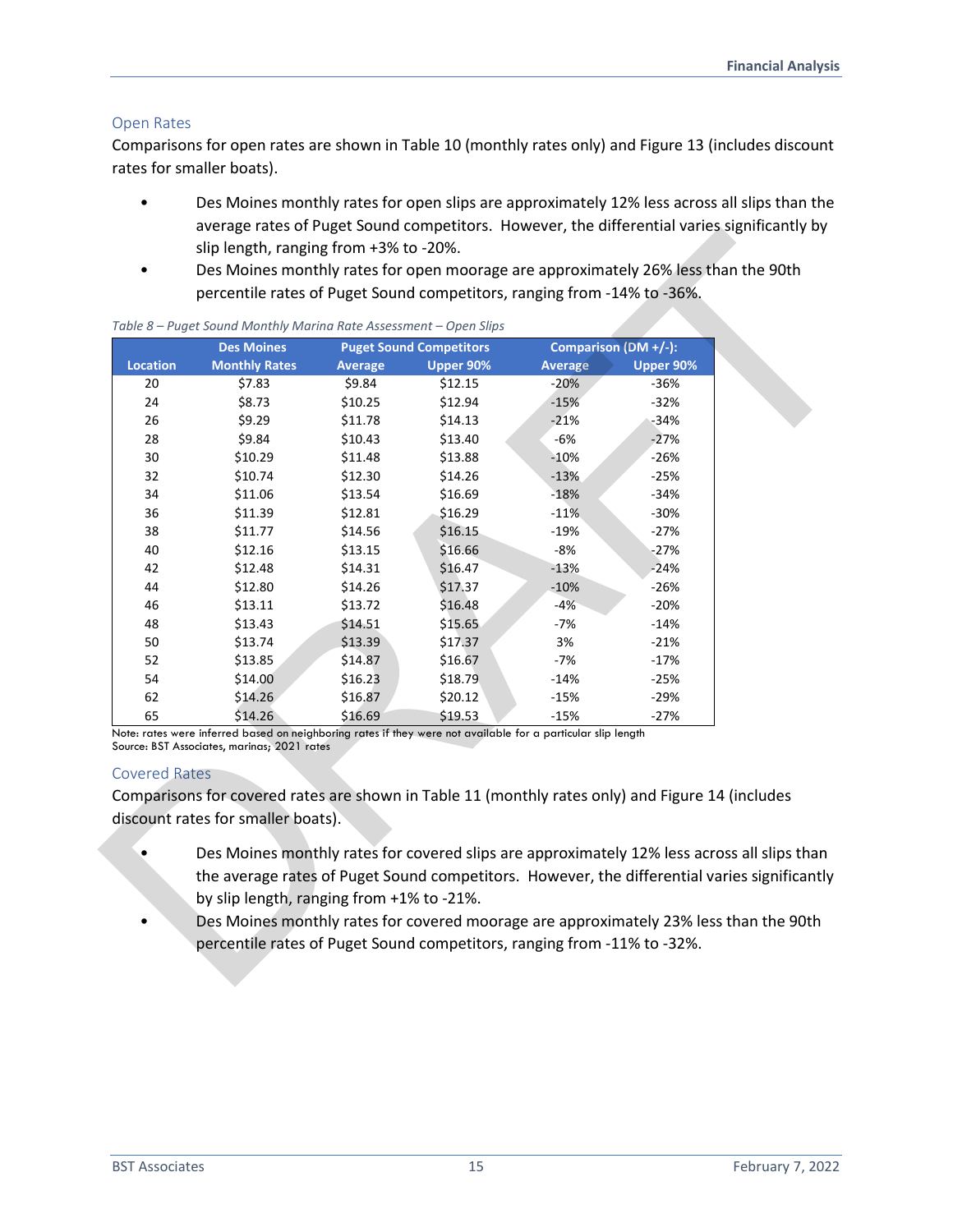|                                         | <b>Des Moines</b>                                                                                                                                                                                                                                                                                                              |                | <b>Puget Sound Competitors</b>                                                                 |                | <b>DM</b> comparison with: |
|-----------------------------------------|--------------------------------------------------------------------------------------------------------------------------------------------------------------------------------------------------------------------------------------------------------------------------------------------------------------------------------|----------------|------------------------------------------------------------------------------------------------|----------------|----------------------------|
| <b>Location</b>                         | <b>Monthly Rates</b>                                                                                                                                                                                                                                                                                                           | <b>Average</b> | Upper 90%                                                                                      | <b>Average</b> | Upper 90%                  |
| 20                                      | \$9.74                                                                                                                                                                                                                                                                                                                         | \$10.63        | \$12.90                                                                                        | $-8%$          | $-25%$                     |
| 24                                      | \$11.16                                                                                                                                                                                                                                                                                                                        | \$12.68        | \$14.48                                                                                        | $-12%$         | $-23%$                     |
| 26                                      | \$11.87                                                                                                                                                                                                                                                                                                                        | \$13.16        | \$15.09                                                                                        | $-10%$         | $-21%$                     |
| 28                                      | \$12.57                                                                                                                                                                                                                                                                                                                        | \$14.74        | \$16.06                                                                                        | $-15%$         | $-22%$                     |
| 30                                      | \$13.65                                                                                                                                                                                                                                                                                                                        | \$13.86        | \$15.34                                                                                        | $-1%$          | $-11%$                     |
| 32                                      | \$13.90                                                                                                                                                                                                                                                                                                                        | \$15.77        | \$18.61                                                                                        | $-12%$         | $-25%$                     |
| 34                                      | \$14.87                                                                                                                                                                                                                                                                                                                        | \$17.26        | \$18.62                                                                                        | $-14%$         | $-20%$                     |
| 36                                      | \$15.84                                                                                                                                                                                                                                                                                                                        | \$17.50        | \$19.91                                                                                        | -9%            | $-20%$                     |
| 38                                      | \$16.01                                                                                                                                                                                                                                                                                                                        | \$20.01        | \$22.32                                                                                        | $-20%$         | $-28%$                     |
| 40                                      | \$16.17                                                                                                                                                                                                                                                                                                                        | \$17.80        | \$23.17                                                                                        | -9%            | $-30%$                     |
| 42                                      | \$16.82                                                                                                                                                                                                                                                                                                                        | \$19.89        | \$24.34                                                                                        | $-15%$         | $-31%$                     |
| 44                                      | \$17.47                                                                                                                                                                                                                                                                                                                        | \$21.99        | \$25.51                                                                                        | $-21%$         | $-32%$                     |
| 46                                      | \$18.13                                                                                                                                                                                                                                                                                                                        | \$21.70        | \$25.18                                                                                        | $-16%$         | $-28%$                     |
| 48                                      | \$18.78                                                                                                                                                                                                                                                                                                                        | \$21.42        | \$24.84                                                                                        | $-12%$         | $-24%$                     |
| 50                                      | \$19.43                                                                                                                                                                                                                                                                                                                        | \$19.29        | \$23.82                                                                                        | 1%             | $-18%$                     |
| 52                                      | \$20.08                                                                                                                                                                                                                                                                                                                        | \$21.35        | \$24.97                                                                                        | -6%            | $-20%$                     |
| 54                                      | \$20.74                                                                                                                                                                                                                                                                                                                        | \$23.41        | \$26.13                                                                                        | $-11%$         | $-21%$                     |
| 62                                      | \$23.34                                                                                                                                                                                                                                                                                                                        | \$29.58        | \$29.58                                                                                        | $-21%$         | $-21%$                     |
| 65                                      | \$24.32<br>Note: rates were inferred based on neighboring rates if they were not available for a particular slip length                                                                                                                                                                                                        | \$31.64        | \$30.74                                                                                        | $-23%$         | $-21%$                     |
| O<br>O<br>O<br><b>Other Assumptions</b> | Discounts are eliminated.<br>Tenants are charged Puget Sound average rates for use of the existing slips during the transition<br>from existing to new slips.<br>Tenants are charged Puget Sound 90th percentile rates for use of the new slips.                                                                               |                |                                                                                                |                |                            |
|                                         | Inflation and Interest Rates                                                                                                                                                                                                                                                                                                   |                |                                                                                                |                |                            |
|                                         | Assumptions for inflation and interest rates are as follows:                                                                                                                                                                                                                                                                   |                |                                                                                                |                |                            |
| ٠<br>$\bullet$<br>$\bullet$             | Construction costs inflated at 2.7% per year,<br>CPI projected to range from 2.3% to 2.5% per year from 2022 to 2045,<br>Rates for existing slips are set at the average of Puget Sound competitors and increase at<br>historical trends,<br>O<br>above inflation,<br>Rates set at 90th percentile of Puget Sound competitors, |                | Rates for smaller slips at slightly less than inflation and rates for longer slips at slightly |                |                            |
|                                         | Annual increases at CPI plus 1%,<br>$\circ$<br>Other revenues (leases, fuel sales etc.) are projected to grow at CPI                                                                                                                                                                                                           |                |                                                                                                |                |                            |
|                                         | Cost increases                                                                                                                                                                                                                                                                                                                 |                |                                                                                                |                |                            |
|                                         | D <sub>2</sub>                                                                                                                                                                                                                                                                                                                 |                |                                                                                                |                |                            |

*Table 9 – Puget Sound Monthly Marina Rate Assessment – Covered Slips* 

#### Rate assumptions in the financial model:

- o Discounts are eliminated.
- o Tenants are charged Puget Sound average rates for use of the existing slips during the transition from existing to new slips.
- o Tenants are charged Puget Sound 90th percentile rates for use of the new slips.

#### Other Assumptions

#### *Inflation and Interest Rates*

- Construction costs inflated at 2.7% per year,
- CPI projected to range from 2.3% to 2.5% per year from 2022 to 2045,
- Rates for existing slips are set at the average of Puget Sound competitors and increase at historical trends,
	- o Rates for smaller slips at slightly less than inflation and rates for longer slips at slightly above inflation,
- Rates set at 90th percentile of Puget Sound competitors,
	- o Annual increases at CPI plus 1%,
- Other revenues (leases, fuel sales etc.) are projected to grow at CPI
- Cost increases
	- o Payroll increase at CPI plus 0.5%,
	- o Other expenses (office costs, maintenance and repair etc.) increase at CPI.
- Debt assumed to be GO bonds at approximately 3% interest rate,
- Net present value estimated using interest rates ranging from 3% to 5%.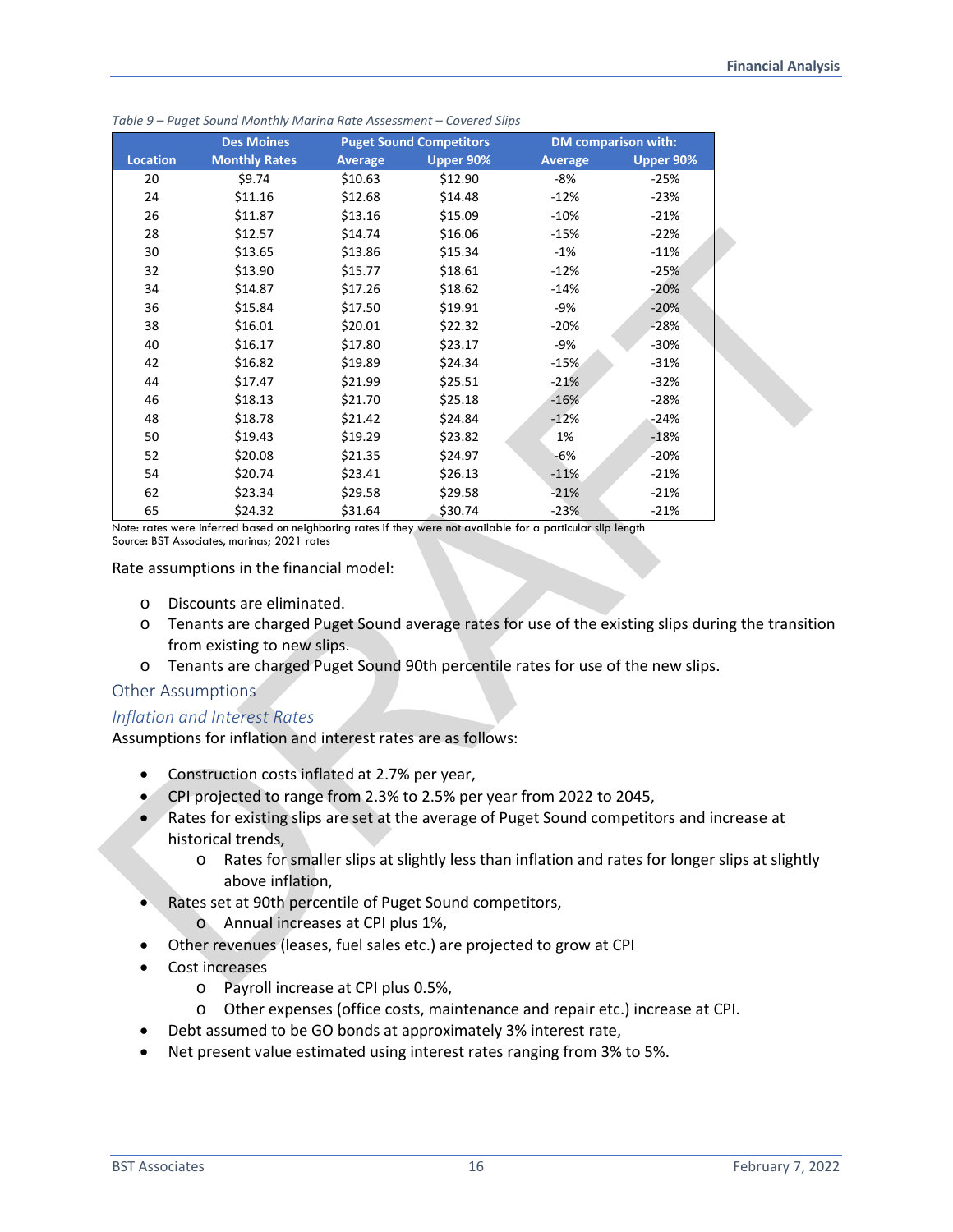## *Occupancy*

Occupancy rates for existing slips during the transition are based on existing occupancy rates for the period 2017 to 2020. Occupancy rates for new slips are capped at 90% occupancy.

#### Benefit/Cost Ratios

The financial analysis evaluates the benefit/cost ratio (B/C) for each layout through all three phases of development. The B/C ratio is defined as the NPV of the net revenue available for debt service with the associated cost of the project.

- Benefits are defined as the NPV of net revenues (total marina revenues less operating and maintenance costs for the period 2022 to 2045) and discounted at interest rates ranging from 3% to 5%.
- Construction costs were estimated by Moffatt-Nichol.

#### *Phase 1 results*

For Phase 1, the benefits (NPV of net revenue) are significantly higher than the Phase 1 cost estimates for all alternatives. All layout options for Phase 1 have a B/C ratio above 1, which is breakeven (NPV of net revenues equals costs).



Source: BST Associates

## *Phase 2 results*

For Phase 1 and 2 (combined), construction cost is lower than the NPV of net revenues for open layout options but not for all mixed layout options. B/C ratios are:

- Open slip layout options (1A and 1B) exceed breakeven under all interest rates.
- Mixed slip options (2A and 2B) meet or exceed breakeven at 3% and 4% interest rates but not at 5%.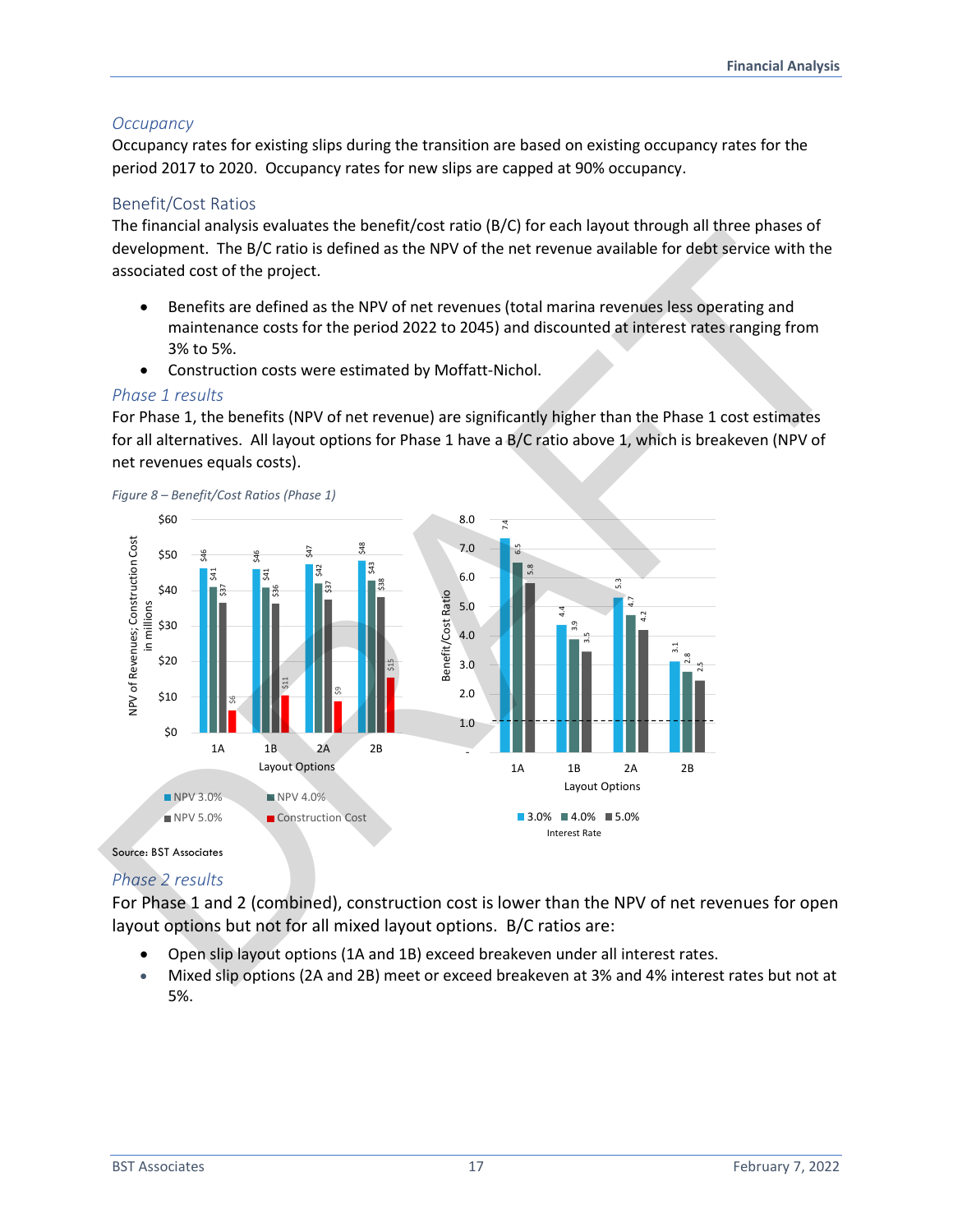

#### *Figure 9 – Benefit/Cost Ratios (Phase 2)*



#### *Phase 3 results*

For Phases 1, 2 and 3 (combined), the estimated construction cost is higher than the NPV of net revenues for options 2A and 2B and for options 1A and 1B at 5%. *B/C ratios are:*

- Open slip layout options (1A and 1B) meet or exceed the breakeven point at 3% and 4% interest rates and are below breakeven at 5%.
- Mixed slip options (2A and 2B) do not exceed the break-even point under any interest rate.



## *Covered versus Open Slips*

Open slips produce better financial performance than covered slips*.* 

The average cost per slip was estimated by Moffatt Nichol at:

- Open slips approximately \$77,000
-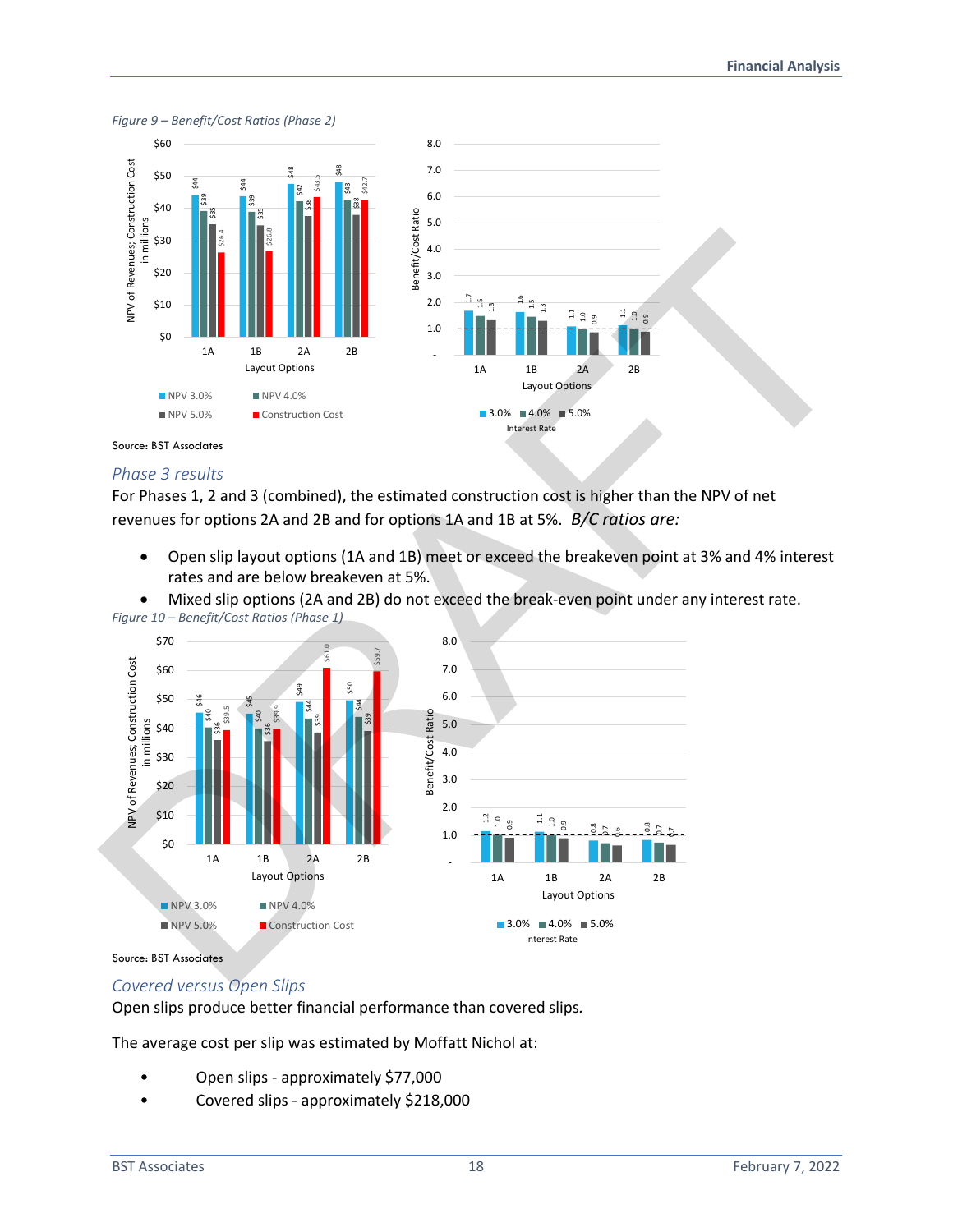Benefits per slip are estimated at

- Open slips range from \$105,356 (3% rate), \$93,431 (4% rate), \$83,317 (5% rate)
- Covered slips range from \$174,300 (3% rate), \$154,613 (4% rate), \$137,912 (5% rate)

Benefit cost ratios;

- Open slips surpass the break-even point with all interest rates.
- Covered slips do not meet the break-even point with any of the interest rates.
	- o The rates for new covered moorage would need to be approximately 39% above current monthly covered rates to break-even.



#### *Figure 11 – Benefit/Cost - Covered vs Open Slips*

#### Financing

This section reviews potential financing methods.

#### *LTGO Bonds*

City of Des Moines Marina improvements have been traditionally undertaken using LTGO (Limited Tax General Obligation Bonds), which are backed by the property taxes of the City, but paid using net revenues from the marina. As noted above, marina debt payments averaged \$800,000 per year from 2012 to 2020. Existing debt is paid off in 2022 and 2028.

#### Open Slip Layouts

If LTGO bonds are used to pay for the debt, the expected debt per phase of construction for the open slip layouts, based on 30-year bonds at 3% interest, is as follows:

- Phase 1: \$350,000/year (1A); \$580,000/year (1B)
- Phase 1 & 2 Cumulative debt: \$1.7 million/year (1A): \$1.7 million/year (1B)
-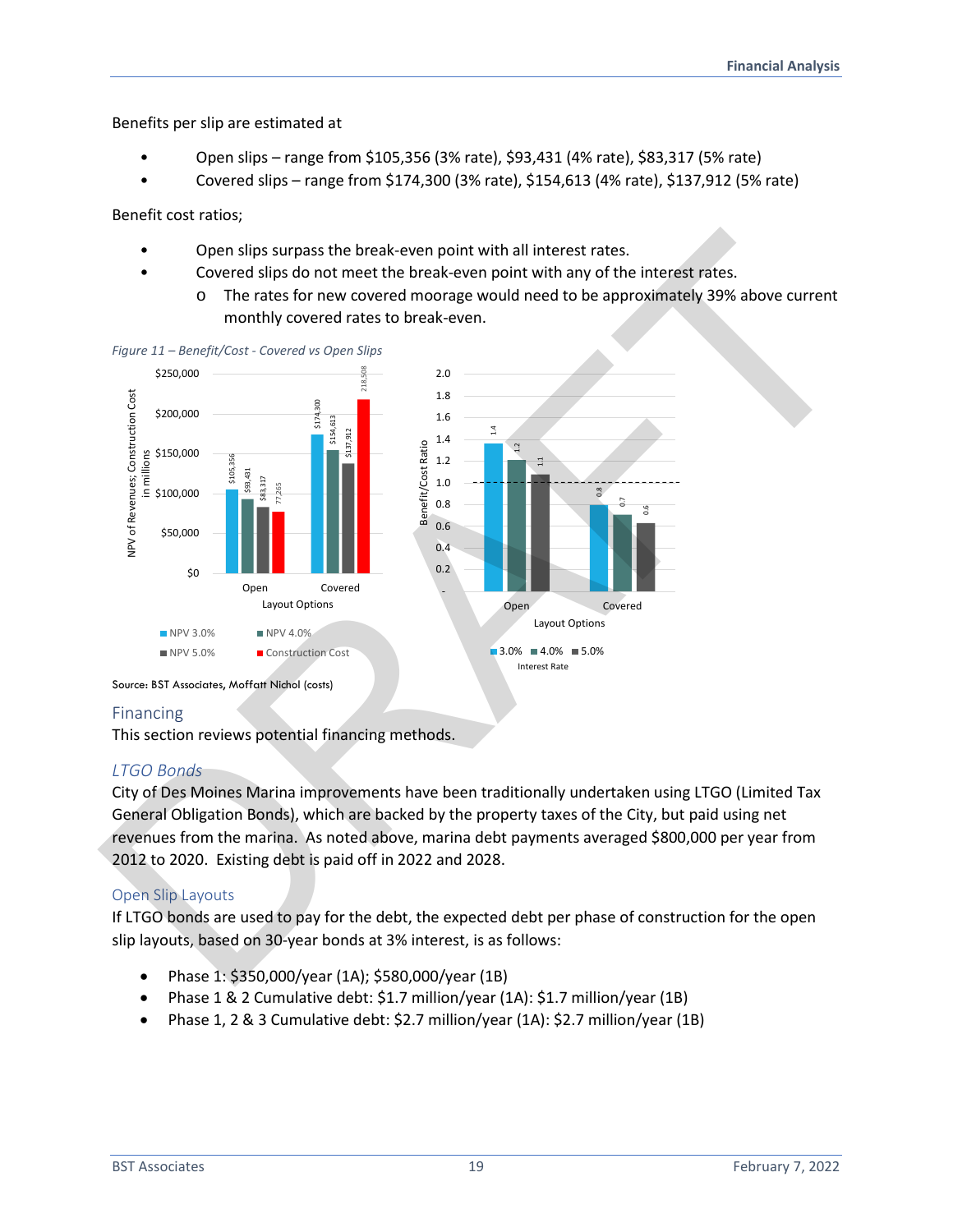Phase 1 is achievable under the City's requirements and could be increased. However, accommodating the cumulative debt for Phase 2 and 3 are not achievable.



Mixed Slip Layouts

If LTGO bonds are used to pay for the debt, the expected debt per phase of construction, based on 30 year bonds at 3% interest, is as follows:

- Phase 1: \$490,000/year (1A); \$860,000/year (1B)
- Phase 1 & 2 Cumulative debt: \$2.8 million/year (2A); \$2.7 million/year (2B)
- Phase 1, 2 & 3 Cumulative debt: \$4.2 million/year (2A); \$4.0 million/year (2B)

Phase 1 is achievable under the City's requirements and the project size (number of floats). However, accommodating the cumulative debt for Phase 2 and 3 are not achievable.



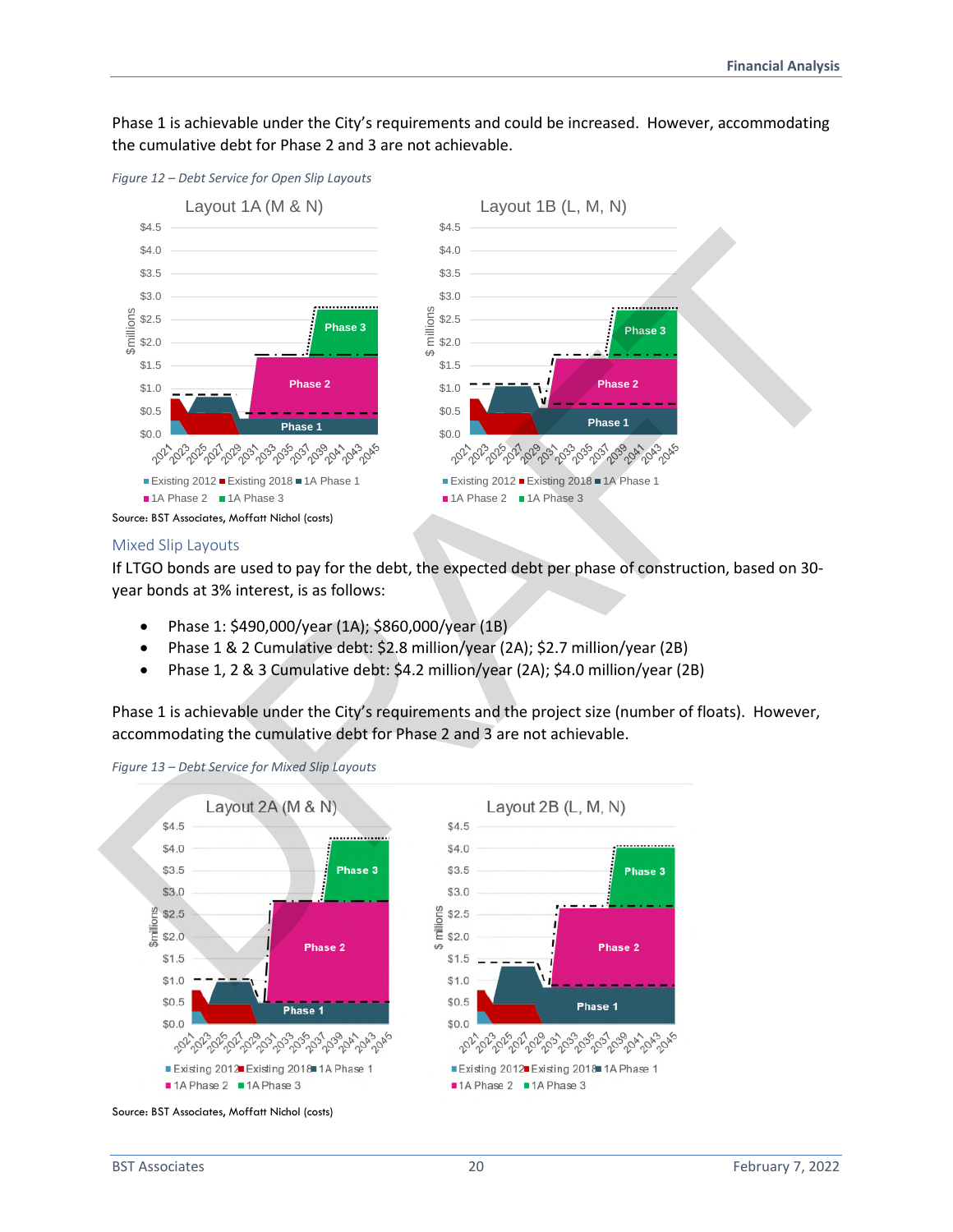## Finance Conclusions

Rebuilding the City of Des Moines Marina is an expensive undertaking, ranging from \$30 million (open slips) to \$60 million (mixed slips).

None of the layouts meet all of the City financial requirements through all three phases of development but the open slip options are much closer than the mixed slip options.

- Phase 1
	- o All Layouts meet financial requirements (B/C ratio equal to or greater than 1)
- Phase 2
	- o All open slip Layouts (1A and 1B) meet financial requirements
	- o Mixed Layouts (2A and 2B) meet financial requirements if interest rates are 3% or 4% but not 5%
- Phase 3
	- o Open slip Layouts (1A and 1B) meet financial requirements if interest rates are 3% or 4% but not 5%
	- o Mixed Layouts (2A and 2B) do not meet financial requirements under any interest rate.

Phase 2 and 3 require additional infrastructure that is not included in the cost estimates:

- Seawall reconstruction
- Drystack building

We recommend proceeding with Layout 1B in Phase 1 of construction (L, M, and N docks)

- Maximizes the number of slips replaced in Phase 1
- Meets market and financial requirements

There is time to re-evaluate Phase 2 and 3 (for docks A through K) prior to finalizing the concept in the future. The City could also consider other options for supporting marina development: out the open sinp options are mucricized than the mixed sinp options.<br>
Thus a DRAFT of Markouts meet financial requirements (B/C ratio equal to or greater than 1)<br>
Phose 2<br>
o All open slip Layouts (1A and 1B) meet financi

- **Privatization**
- Allocation of other City revenues to marina construction (leasehold excise and sales taxes)
- Grants, among other funding sources